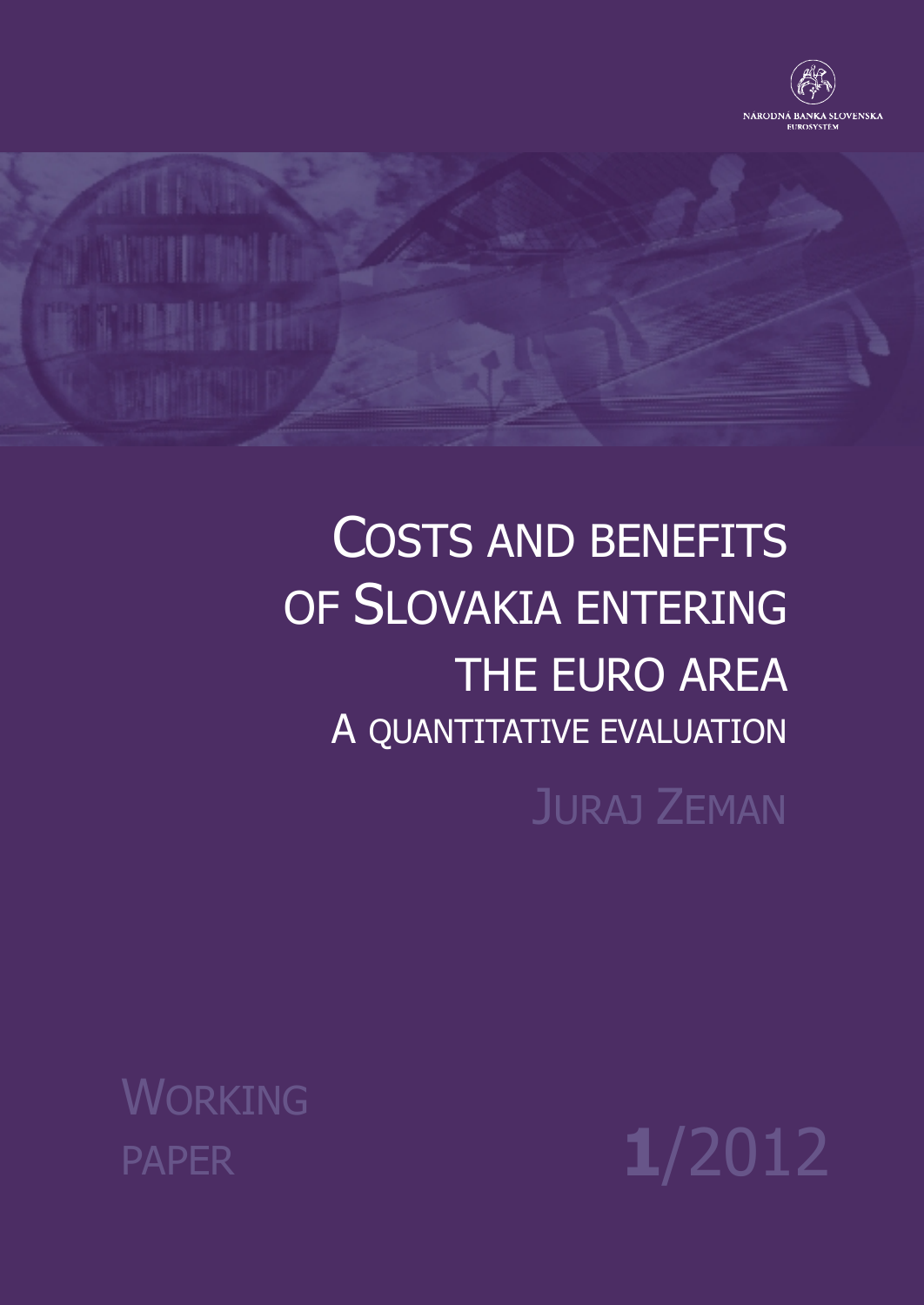

© Národná banka Slovenska [www.nbs.sk](http://www.nbs.sk) Imricha Karvaša 1 813 25 Bratislava

[research@nbs.sk](mailto:research@nbs.sk)

April 2012

ISSN 1337-5830

The views and results presented in this Working Paper are those of the author and do not necessarily represent those of Národná banka Slovenska.

All rights reserved.

Reproduction of short extracts from the text, not longer than two paragraphs, is permitted without the prior approval of the author provided that the source is acknowledged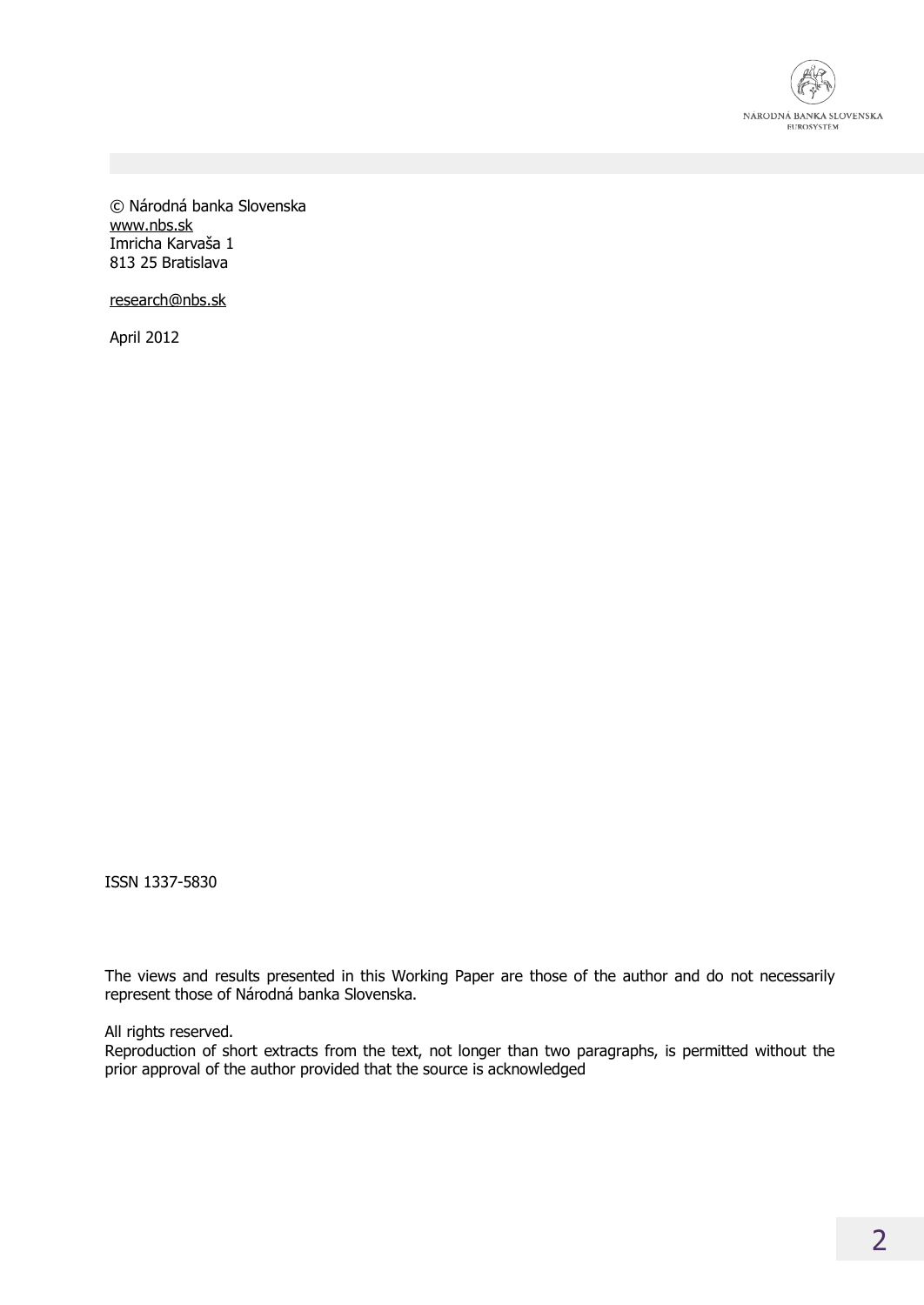

Costs and benefits of Slovakia entering the euro area. A quantitative evaluation.

NBS Working Paper

Juraj Zeman $<sup>1</sup>$ </sup>

## Abstract

Entering monetary union brings both benefits and costs. The loss of an independent monetary policy, including the loss of exchange rate policy, constrains the ability to stabilize the domestic economy in the event of asymmetric shocks. This leads to more volatile business cycles and hence lower utility of risk-averse agents in the economy. On the other hand, the common currency reduces transaction costs, thus increasing trade and growth. The objective of this article is to quantitatively evaluate these costs and benefits, using an estimated two-country DSGE model for Slovakia and the euro area.

JELclassification: E 42, E 52, F 41, F42 Key words: Monetary union, costs and benefits, two-country DSGE

Downloadable at <http://www.nbs.sk/en/publications-issued-by-the-nbs/working-papers>

 $\overline{a}$ 

<sup>&</sup>lt;sup>1</sup> Juraj Zeman, NBS, [juraj.zeman@nbs.sk](mailto:juraj.zeman@nbs.sk)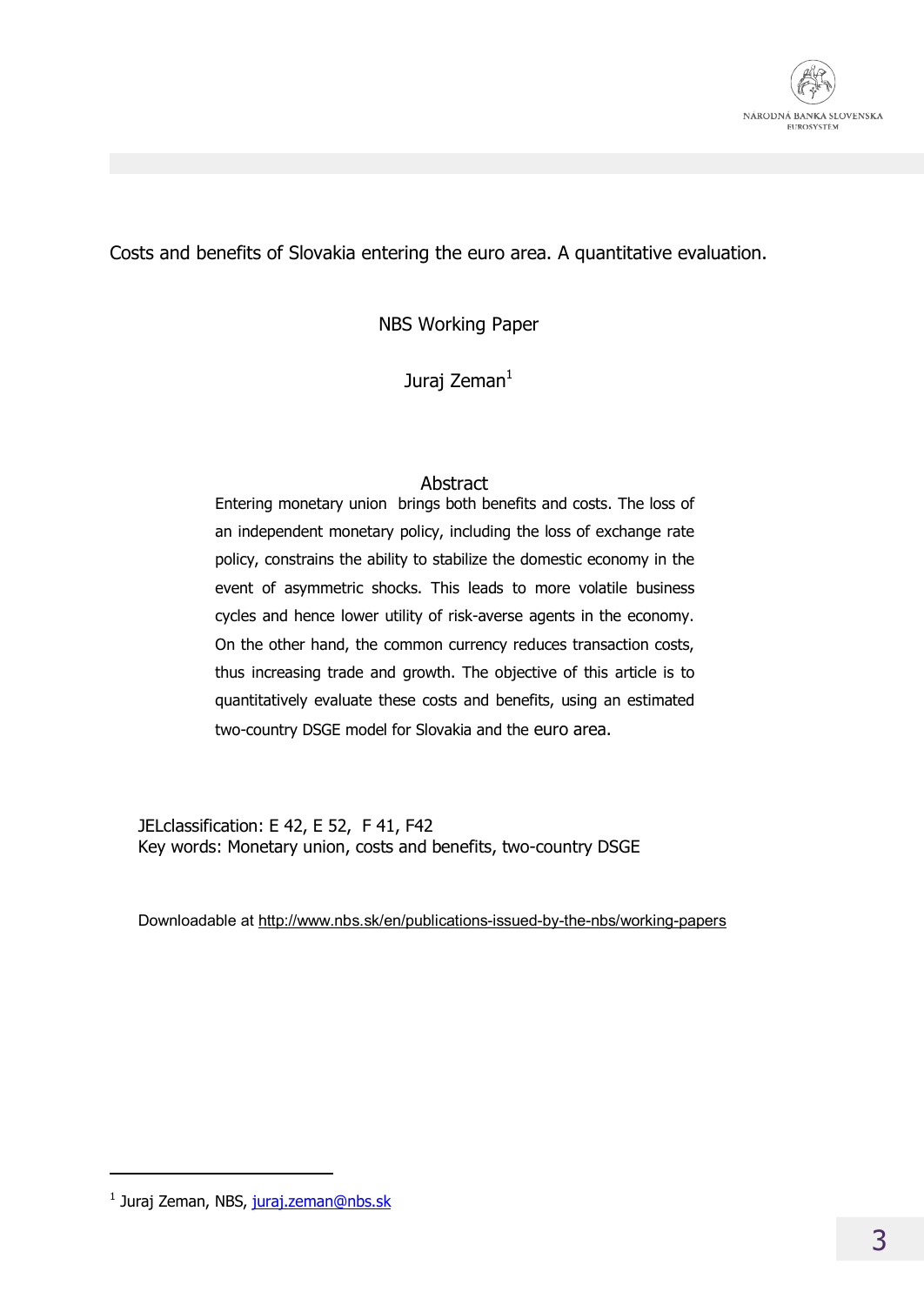

# **1. INTRODUCTION**

The recent financial crises exposed the euro area to crucial test of long term sustainability. The original intention of creating currency union, of achieving nominal and consequently real convergence of its member states' economies, has not been fulfilled. On the contrary, economies have drifted further apart, especially due to widening gap in their competitiveness.

The objective of this article is much more subtle than trying to address the above problem. The article casts some light on some costs and benefits of Slovakia's membership in the currency block. As a tool to carry out a quantitative evaluation, we use MUSE - an estimated two country DSGE model, developed at the Research department of the National bank of Slovakia (Senaj, Vyskrabka and Zeman, 2010).

There is extensive literature on evaluating costs and benefits of joining a monetary union through the use of DSGE models. These models are a suitable tool, as one of their main component – utility function - provides a quantitative gauge that can be used to measure welfare under various scenarios, various parameter values and various shocks.

The pioneering article - Benigno (2004) - investigates optimal monetary policy in a tworegion economy characterized by asymmetric shocks across regions.

In another article, Clerc et al. (2011) investigate whether and under what conditions a cost of loosing stabilizing effect of independent monetary policy can be outperformed by benefits of entering monetary union and thus gaining higher credibility. Both these articles are rather theoretical and the models used are not based on specific economies.

Söderström (2008), on the other hand, uses a Bayesian estimated DSGE model to assess whether it would be beneficial for Sweden to join the euro area. He compares the cyclicality of Swedish economy with the euro area and analyses the structure of shocks that affect both economies and their impact on them. In our paper we extend the analysis used in Söderström by including welfare effects of individual shocks.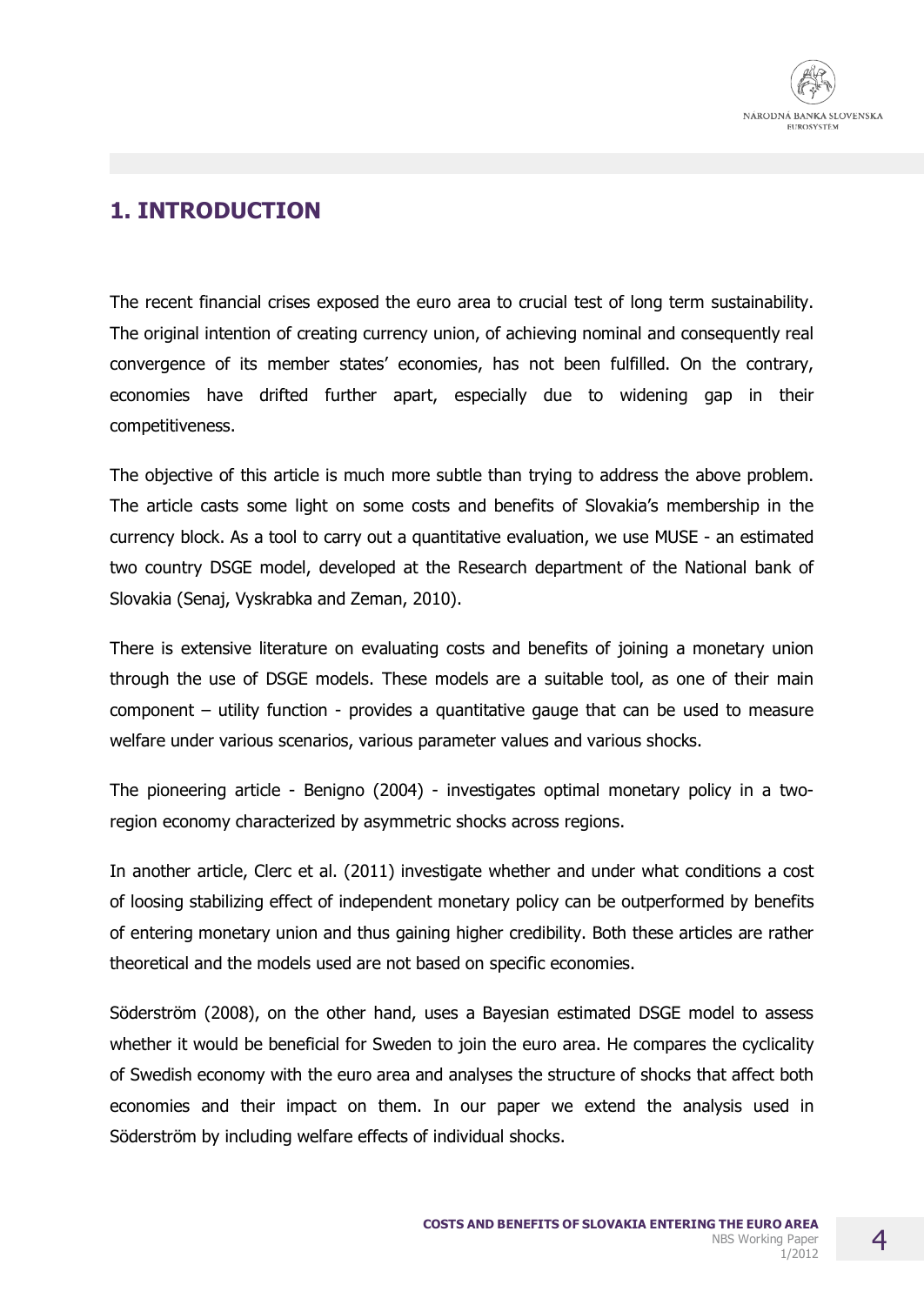Lama and Rabanal (2011) use their two-country DSGE model, estimated with UK, euro area data, to assess the welfare trade-off between loss of independent monetary policy and positive effect of integration in monetary union on trade and financial flows. We perform similar exercise with our model.

The paper has the following structure. In chapter 2 we summarize the structure of the estimated two-country DSGE model of Slovakia within the euro area, developed by Senaj, Vyskrabka and Zeman (2010). In chapter 3 we use welfare analysis to quantify gains that result from lower transaction costs in the monetary union versus costs associated with lower stabilization power of common monetary policy. In chapter 4 we concentrate on assessing and quantifying the loss of independent monetary policy. We compare variability of economic fundamentals in both regimes, calculate welfare losses and identify relative effects of domestic and foreign shocks, respectively. Then we run counterfactual experiment showing what would have happened if Slovakia had joined monetary union from the beginning of its existence at 1999. Chapter 5 summarizes all costs and benefits, discussed in the paper and provides some tentative conclusions.

# **2. THE MODEL**

 $\overline{a}$ 

The economy consists of two countries: a home small economy (Slovakia) and a foreign large economy (rest of the euro area)<sup>2</sup>. Both have symmetric structure; in each economy there are households, intermediate firms, final goods firms and governments.

Each household maximises its discounted lifetime utility by choosing a level of real consumption and real investment that increases existing capital stock, the rate of capital utilisation, domestic bond holdings and hours worked. Because each household provides differentiated labour, it has a market power by setting its wage in a monopolistically competitive market.

There are domestic intermediate goods firms each producing differentiated goods in a monopolistically competitive market. Firms rent capital from households and hire differentiated labour services to produce differentiated goods. Because the firms produce differentiated goods in a monopolistically competitive market, they have a market power by

 $2$  Although shocks originated in Slovak economy do affect foreign economy in the model, their impact is negligible due to a low weight of the Slovak variables in comparison with the foreign ones.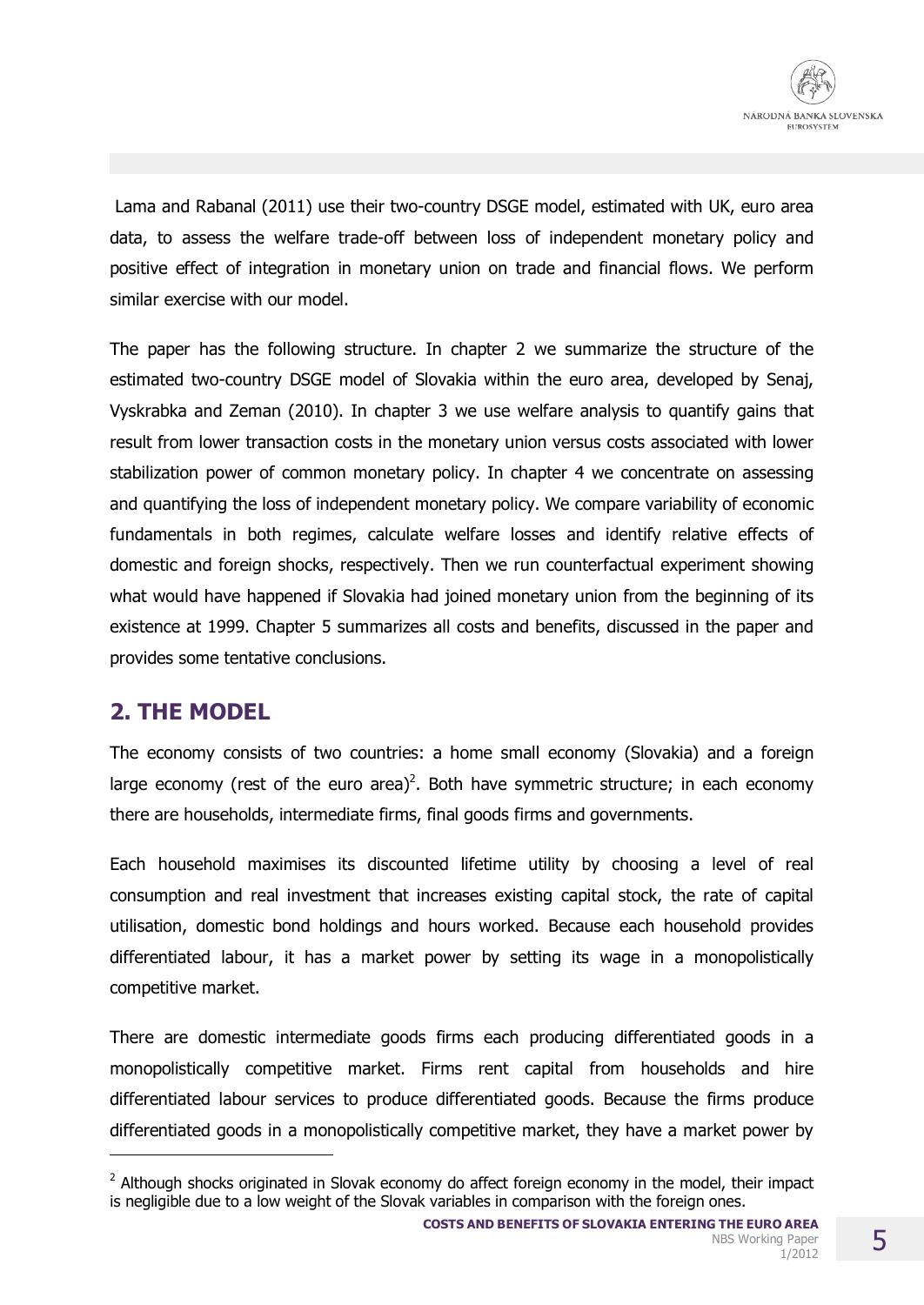setting their prices. Intermediate goods are tradable and we assume that there is no price discrimination between these goods being sold domestically and abroad. Hence the law of one price (LOOP) holds for each good.

There are three different types of final goods firms that combine bundles of domestically produced intermediate goods with imported intermediate goods; the firms are differentiated according to the types of non-tradable final goods they produce: private consumption goods, investment goods, and government goods. They operate in a perfectly competitive market.

The government runs a balanced budget in each period. It collects lump-sum taxes and uses the tax revenue to purchase government goods and to finance social lump-sum transfers to households. In order to stabilise inflation and output of the domestic economy, the government adjusts the short-term nominal interest rate in each period according to Taylor rule in each country.

However, this model can be easily switched to a regime with a common currency, i.e. to a currency union. In the currency union there is one monetary authority that sets interest rates for both countries.

The model tracks some 25 variables in each country, 13 of them in total are observable. It also contains 14 structural shocks: consumption preference, investment, production, technology, monetary policy and government spending shocks in each country. All data series come from the Eurostat database, are seasonally adjusted, and are expressed in per capita terms. The length of the period in the model is one quarter. The sample starts in the second quarter of 1997 and ends in the fourth quarter of 2008.

The model is parameterised in two steps. First, deep structural parameters are calibrated on the basis of some empirical steady state ratios. Second, the remaining structural parameters and standard deviations of the shocks are estimated by a Bayesian method.

The list of model equations with their short description is presented in the Appendix. For full details on model specification and calibration see Senaj, Vyskrabka and Zeman (2010)<sup>3</sup>.

 $\overline{a}$ 

**COSTS AND BENEFITS OF SLOVAKIA ENTERING THE EURO AREA** NBS Working Paper 1/2012

<sup>&</sup>lt;sup>3</sup> MUSE: Monetary Union and Slovak Economy model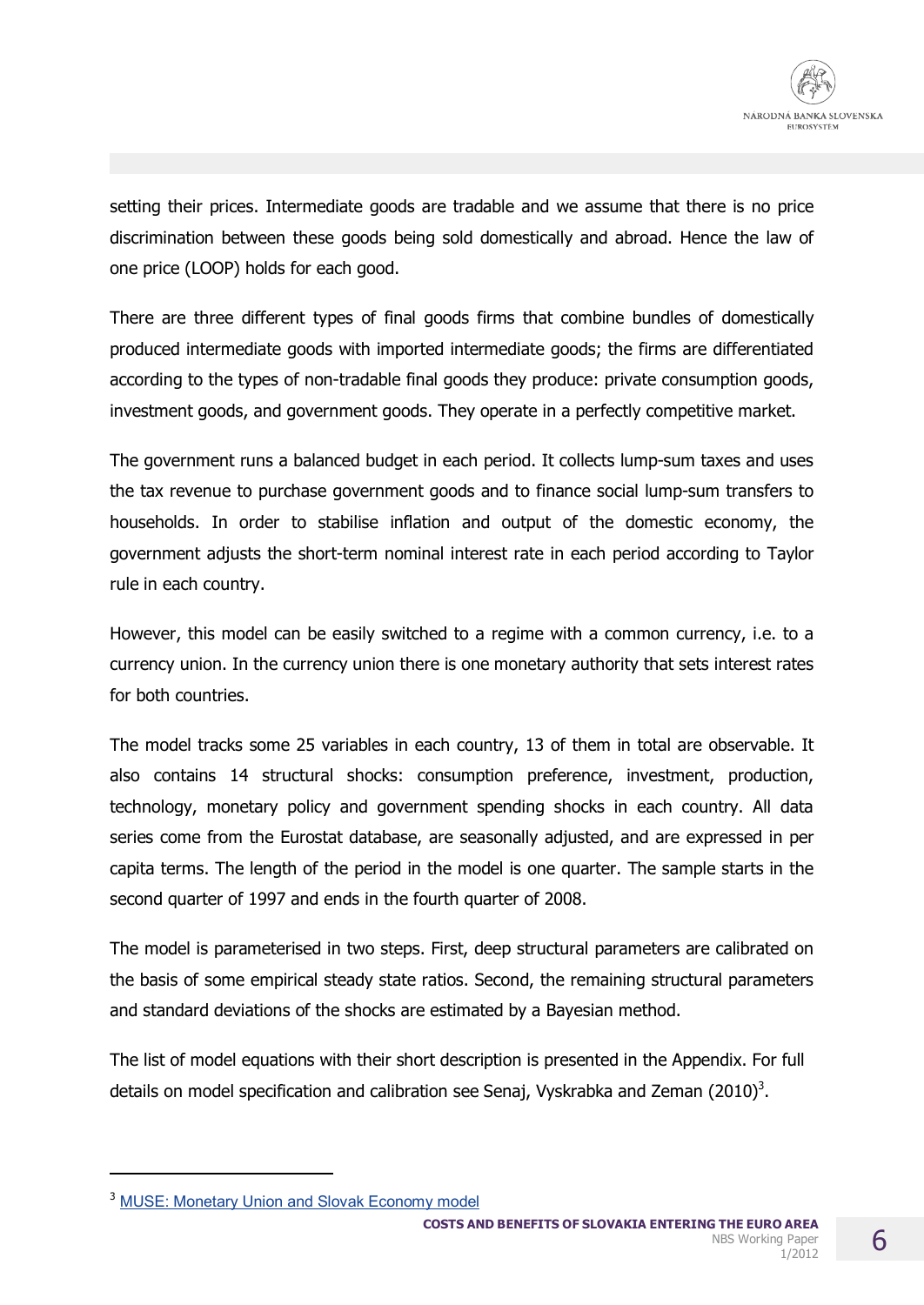

# **3. TRADE COSTS**

Trade costs are large even between economically integrated countries. By trade costs we mean all transport costs, border-related costs and local distribution costs. According to Anderson and van Wincoop (2004), the trade costs are as large as 170% ad-valorem tax equivalent for a representative rich country. This means that trade costs add up to 170% to the original production costs.

This large number can be broken down into its components: 1.21 represents transportation costs (of which 1.11 is freight and 1.09 time cost), 1.55 is local distribution costs (retail and wholesale distribution) and 1.44 border-related costs<sup>4</sup> (1.08 policy barrier (tariffs), 1.07 language barrier, 1.14 currency barrier, 1.06 information costs barrier, 1.03 security barrier).

Among all costs listed above, only currency barrier costs that consist mostly of hedging costs against exchange rate risk are affected when a country joins monetary union.

Let  $P_F$  be a price of goods that includes production cost and all trade costs except currency barrier costs. Then the price importers face -  $\overline{P}_F$ , that incorporates also currency costs, is given by

$$
\overline{P}_F = \frac{P_F}{1 - \tau} \quad \text{, with } \tau = 0.12, \quad \left(\frac{1}{1 - \tau} = 1.14\right).
$$

Because roughly 40% of all Slovak imports and exports are bought from/sold to euro area, the trade cost  $\tau$  is reduced by 40% after joining the monetary union, hence its new value becomes  $\tau = 0.07$ .

We can now use the model to evaluate welfare analysis of the reduction of trade cost.

Table 1 summarises the results.

 $(1+1.7)=2.7=1.21x1.55x1.44$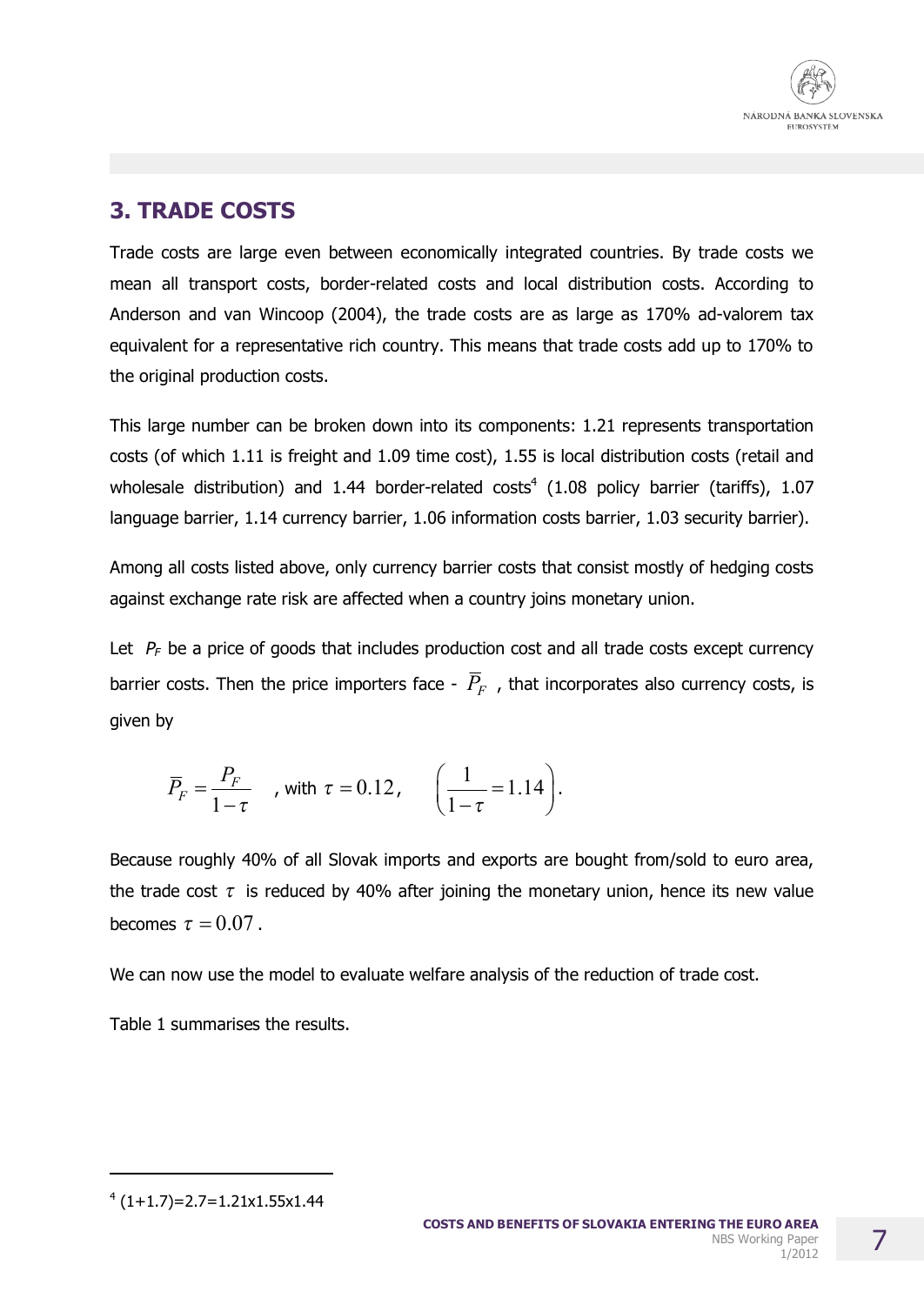| Table 1: Welfare effects of trade cost reduction |                          |            |            |              |                                |  |  |
|--------------------------------------------------|--------------------------|------------|------------|--------------|--------------------------------|--|--|
| welfare                                          | autonomous               | union CTC  | union LTC  | welfare gain | welfare gain                   |  |  |
|                                                  | $T = 0.12$               | $T = 0.12$ | $T = 0.07$ | (utility)    | (percentage of<br>consumption) |  |  |
| steady state                                     | $-540.32$                | -540.32    | $-536.90$  | 3.42         | 0.7                            |  |  |
| volatility                                       | $-15.4$                  | $-15.8$    | $-15.8$    | $-0.40$      | $-0.08$                        |  |  |
| total                                            | $-555.72$                | $-556.12$  | $-552.70$  | 3.02         | 0.62                           |  |  |
| $CTC$ – constant trade costs                     |                          |            |            |              |                                |  |  |
| $LTC$ – lower trade costs                        |                          |            |            |              |                                |  |  |
|                                                  | Source: Own calculations |            |            |              |                                |  |  |

 $\overline{a}$ 

The welfare effects are divided into a steady-state effect and a volatility effect.

In steady-state, lower trade cost (LTC) reduces the price of imports, which leads to higher consumption. 3.42 utility gain corresponds to 0.7% gain of lifetime steady-state consumption<sup>5</sup>.

On business cycle frequencies cost reduction has no effect on utility. However, inside the monetary union stabilizing effect of common monetary policy is weaker for domestic variables, which are more volatile. This results in 0.08 loss of lifetime steady state consumption. The overall effect of entering monetary union, due to trade cost, leads to 0.62% gain of steady state consumption.

## **4. COST OF INDEPENDENT MONETARY POLICY**

Households are risk averse, they prefer stable economy. Higher volatility of economic fundamentals leads to a welfare loss. Slovak economy is a very small part of the euro area and when hit by a country specific shock, the union monetary policy is not altered much. Thus the monetary policy that can react independently to stabilise the economy after a country specific shock should be more effective, especially in small countries. The cost associated with the monetary policy independence loss depends on the importance of the

<sup>&</sup>lt;sup>5</sup> Because the level of welfare has little economic meaning, utility changes are converted to consumption changes by the use of an equivalent variation method.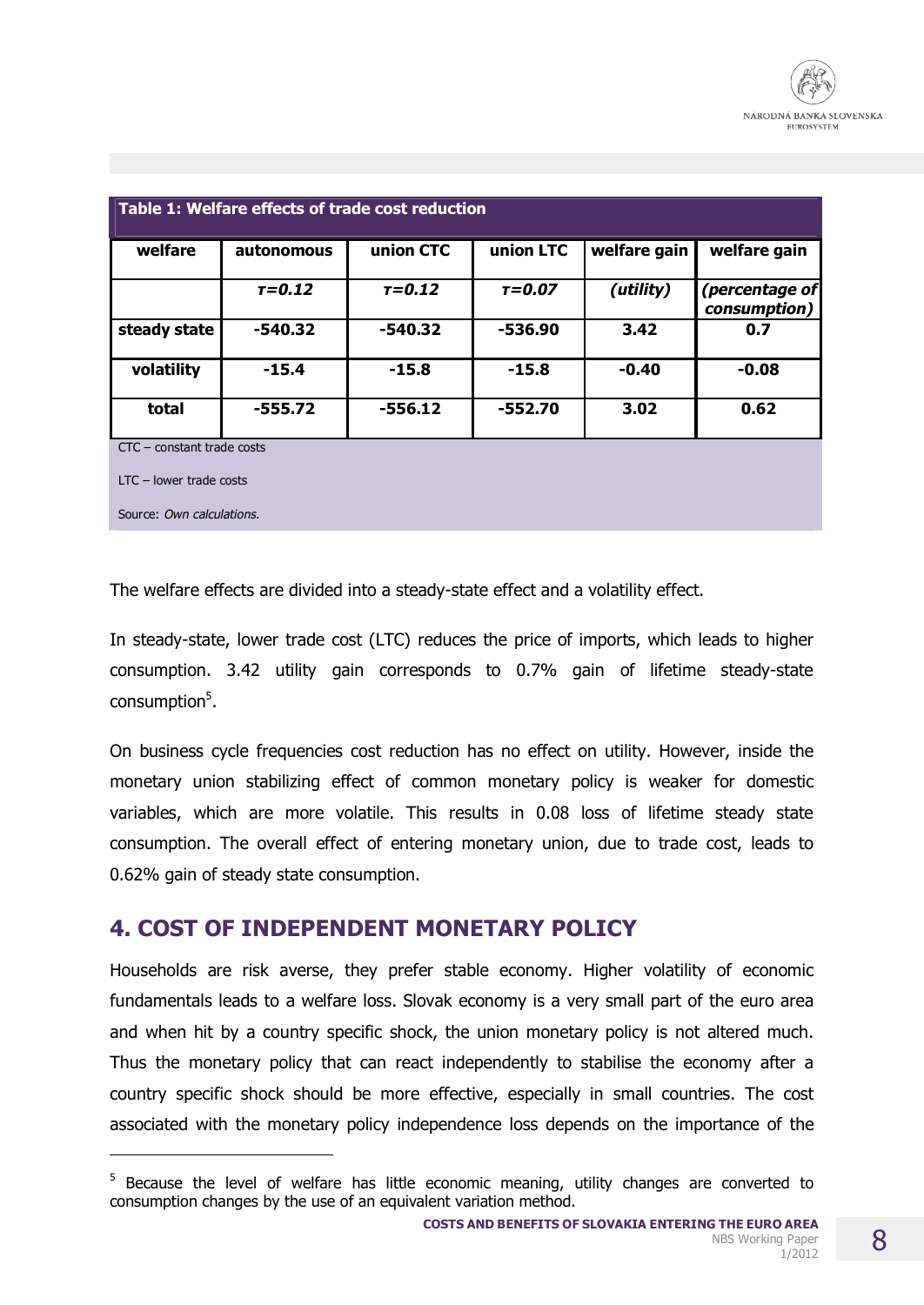

country specific shocks on the domestic economy. The more the economy is exposed to these shocks, the higher the resulting costs. How important are the shocks originated in the Slovak economy relative to foreign shocks? We can use the estimated model to answer this question.

## **4.1 VARIANCE DECOMPOSITION**

Relative importance of domestic and foreign shocks can be analyzed by forecast error variance decomposition<sup>6</sup> of main economic fundamentals, namely the output growth rate, domestic and CPI inflation and nominal interest rate. The results are reported in table 2.

The first part of the table reports increments of the forecast error variance (in absolute terms) of each variable at different horizons. Variance of each variable changes mostly within the first 4 periods and almost stabilizes after 20 periods.

Because we want to compare relative importance of domestic and foreign shocks, we pack them in the following bundles: domestic investment, technology and production shocks into domestic supply shocks bundle, domestic consumption preference, monetary and government shocks into domestic demand bundle, all foreign shocks, namely investment, technology, consumption preference, monetary and fiscal into foreign shocks bundle and finally the risk premium and inflation target shocks into other shocks bundle.

 $\overline{a}$ 

 $6$  It is calculated from impulse-response functions to each individual shock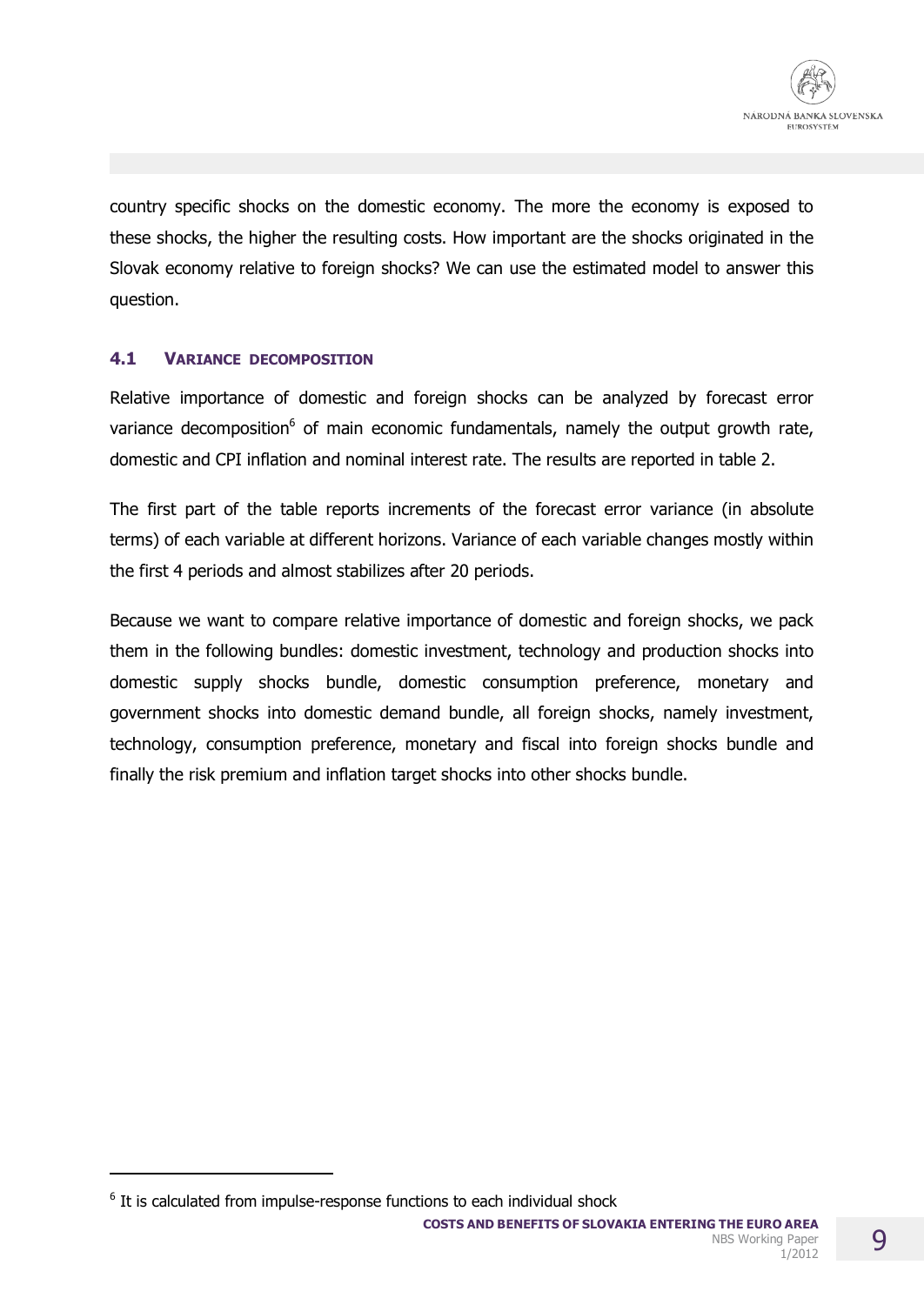

|                           | <b>Table 2: Variance decomposition</b> |                               |                      |                              |                      |  |  |  |
|---------------------------|----------------------------------------|-------------------------------|----------------------|------------------------------|----------------------|--|--|--|
|                           |                                        | <b>GDP growth</b><br>rate     | <b>CPI</b> inflation | <b>Domestic</b><br>inflation | <b>Interest rate</b> |  |  |  |
| $\mathbf{1}$              | <b>Variance</b>                        |                               |                      |                              |                      |  |  |  |
|                           | $\mathbf{1}$                           | 0.01217                       | 0.00037              | 0.00043                      | 0.00005              |  |  |  |
|                           | $\overline{\mathbf{4}}$                | 0.01529                       | 0.00010              | 0.00021                      | 0.00007              |  |  |  |
|                           | 20                                     | 0.00219                       | 0.00000              | 0.00003                      | 0.00001              |  |  |  |
|                           | 40                                     | 0.00042                       | 0.00002              | 0.00000                      | 0.00000              |  |  |  |
| $\mathbf{2}$              |                                        | <b>Domestic supply shocks</b> |                      |                              |                      |  |  |  |
|                           | $\mathbf{1}$                           | 56.3 <sup>7</sup>             | 34.8                 | 79.2                         | 43.0                 |  |  |  |
|                           | 4                                      | 76.2                          | 33.3                 | 62.2                         | 57.9                 |  |  |  |
|                           | 20                                     | 77.5                          | 33.3                 | 62.1                         | 54.2                 |  |  |  |
|                           | 40                                     | 77.7                          | 33.5                 | 62.1                         | 54.5                 |  |  |  |
| 3)                        |                                        | <b>Domestic demand shocks</b> |                      |                              |                      |  |  |  |
|                           | 1                                      | 33.9                          | 43.6                 | 12.9                         | 36.1                 |  |  |  |
|                           | 4                                      | 17.9                          | 38.4                 | 19.9                         | 18.2                 |  |  |  |
|                           | 20                                     | 16.7                          | 38.4                 | 19.1                         | 17.0                 |  |  |  |
|                           | 40                                     | 16.5                          | 37.0                 | 19.1                         | 16.9                 |  |  |  |
| 4) Foreign shocks         |                                        |                               |                      |                              |                      |  |  |  |
|                           | $\mathbf{1}$                           | 2.1                           | 2.7                  | 0.1                          | 6.5                  |  |  |  |
|                           | 4                                      | 1.1                           | 2.3                  | 0.2                          | 8.0                  |  |  |  |
|                           | 20                                     | 1.3                           | 2.3                  | 0.3                          | 8.6                  |  |  |  |
|                           | 40                                     | 1.4                           | 2.3                  | 0.3                          | 8.5                  |  |  |  |
| <b>Other shocks</b><br>5) |                                        |                               |                      |                              |                      |  |  |  |

 $<sup>7</sup>$  These numbers indicate percentage of variable variance explained by given bundle of shocks over a</sup> given horizon

 $\overline{a}$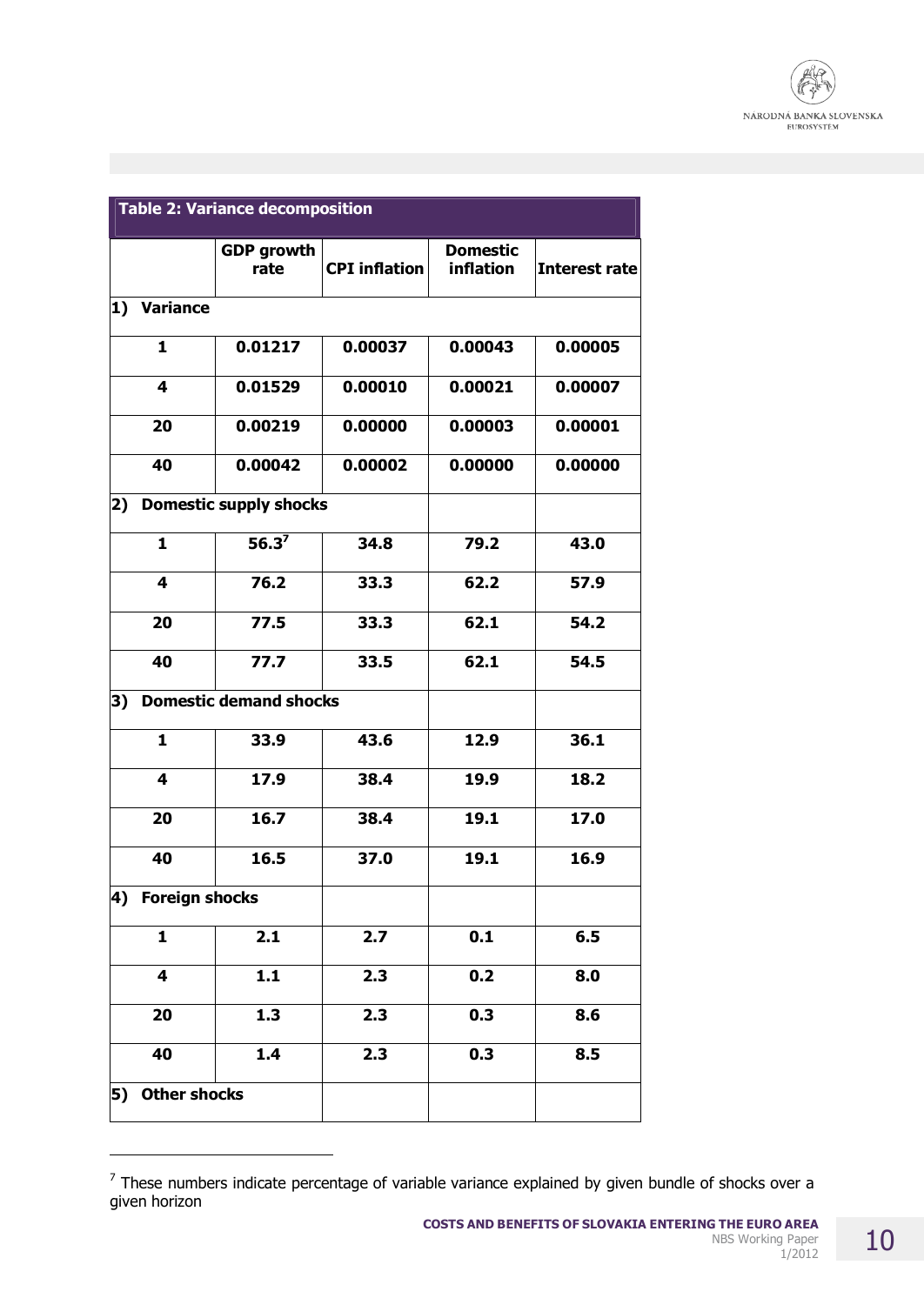

|                           | 7.6 | 19.0 | 7.7  | 14.5 |  |
|---------------------------|-----|------|------|------|--|
| 4                         | 4.8 | 26.0 | 17.6 | 15.9 |  |
| 20                        | 4.5 | 26.0 | 18.5 | 20.2 |  |
| 40                        | 4.4 | 27.2 | 18.5 | 20.1 |  |
| Source: Own calculations. |     |      |      |      |  |

All domestic fundamentals, notably the GDP growth rate and domestic inflation, are mostly affected by domestic supply shocks and this effect persists over the whole forecast horizon. These shocks account for almost 80% of the volatility in GDP growth rate and more than 60% of the volatility in domestic inflation.

Domestic demand shocks are also very important factor explaining large part of variability in domestic fundamentals. They account for more than 40% of volatility in CPI inflation.

Other shocks play also significant role (and among them the inflation target shock much more than risk premium one ${}^{8}$ ) in explaining the volatility of domestic variables – more than 20% of CPI inflation and short term interest rate.

Foreign shocks explain only negligible part of volatility of domestic variables (except for short term interest rate) in the model. This finding is not very plausible and seems to be at odds with data. Justiniano and Preston, (2010) argue that small open economy DSGE models fail to capture the impact of foreign shocks on domestic economy.

## **4.2 LOSS FUNCTION**

 $\overline{a}$ 

Findings of the previous paragraph show that country specific shocks dominate foreign ones and this indicates that it might be costly to loose independent monetary policy. In order to compare effectiveness of a monetary policy when economy is exposed to various shocks, we can employ an approach based on a loss function. The assumption is that by implementing monetary policy central bank pursues its main objective(s) that can be pure inflation targeting, inflation targeting combined with elimination of output gap or other types of

<sup>&</sup>lt;sup>8</sup> Not seen in the table but available in author's calculations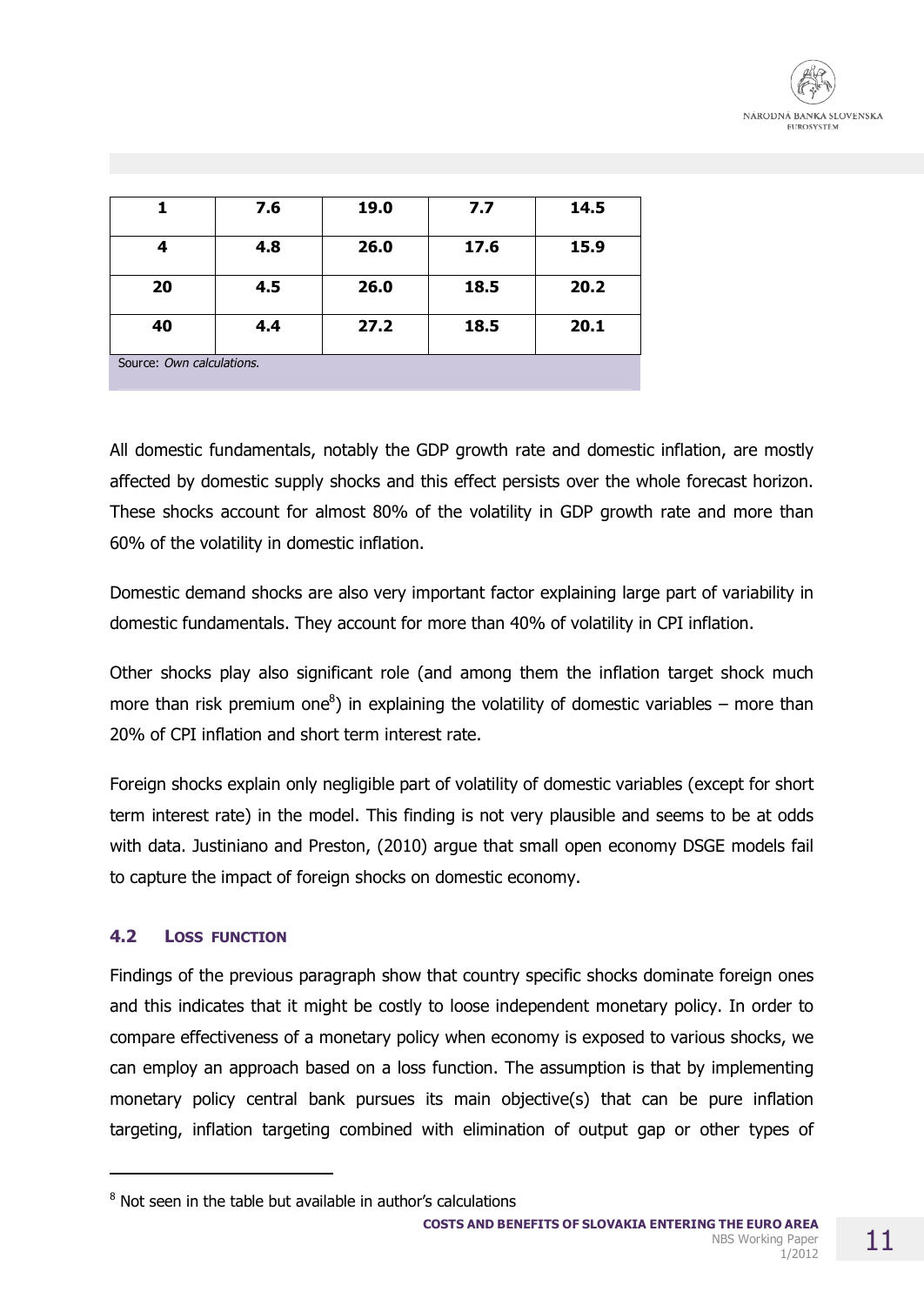

objectives. This can be formalized (see e.g. Svensson, 1997), as the monetary authority's effort to minimize intertemporal loss function

$$
L_t = E_t \sum_{\tau=t}^{\infty} \beta^{\tau-t} \left[ \left( \pi_{\tau} - \pi^* \right)^2 + \lambda y_t^2 \right] \tag{1}
$$

where  $\pi^{\,}_{\tau}$   $\pi^{\ast}$  is deviation of inflation from long-term inflation target,  $\lambda$  is the weight on output gap *yt*. That is, monetary authority tries to minimize expected stream of discounted squared deviations of inflation and output from inflation target and potential output level, respectively.

Loss function may include other factors that might be important objectives for monetary authority, e.g. the difference of the short term interest rate, as in Adolfson et al., (2008) or the difference of the exchange rate. The weights on these factors can be calibrated or estimated.

In this article we are not going to construct an explicit ad-hoc loss function. Instead, we expose the estimated model to individual domestic and foreign shocks and compare the volatilities of main economic fundamentals under the regimes of independent and union monetary policies, respectively. As virtually all types of ad-hoc loss function contain deviations of inflation and output gap, in table 3 we report volatilities of these two domestic variables.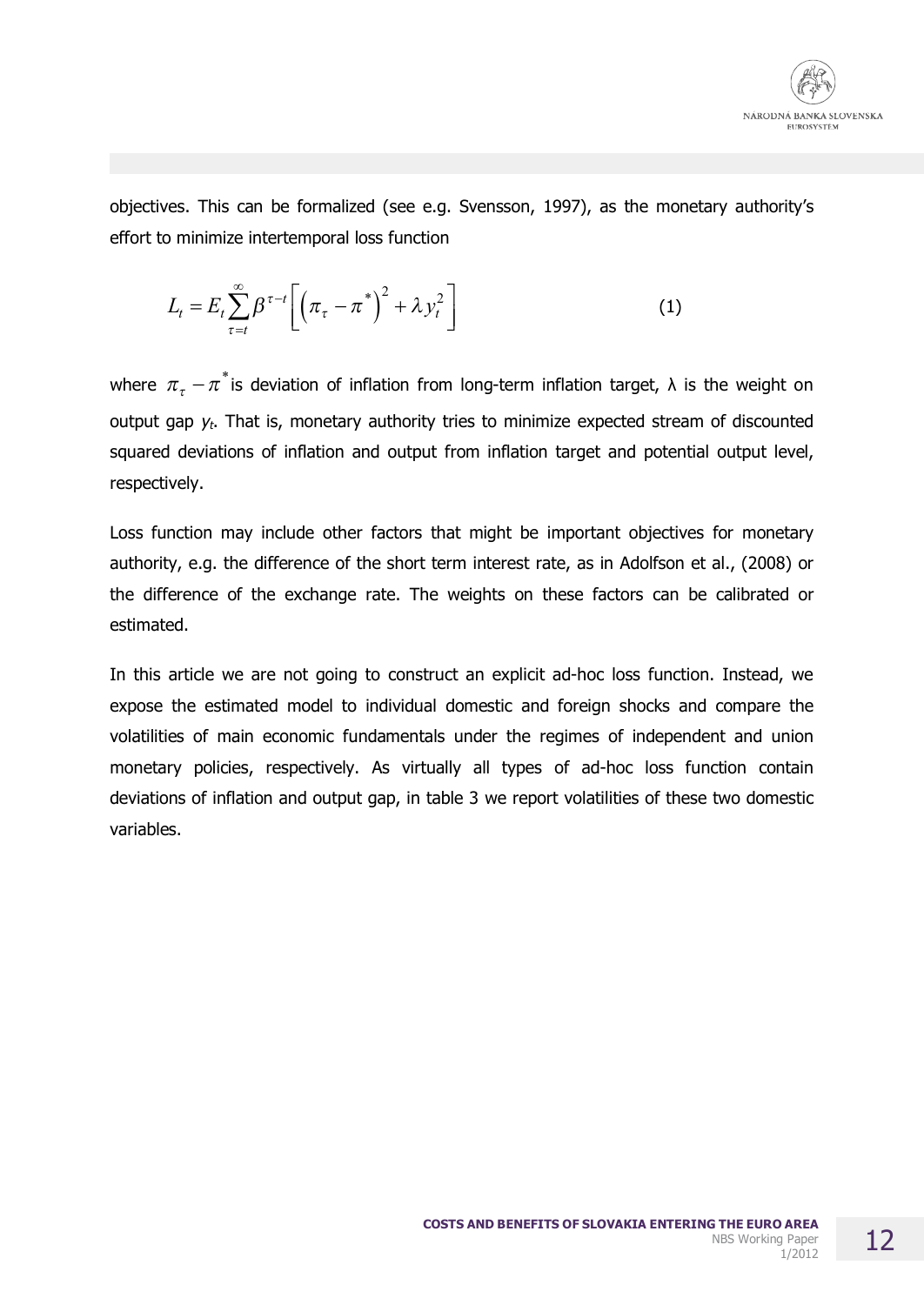

|                                              |            |         |           | Table 3: Volatility of domestic output growth and inflation |                          |                       |                    |  |
|----------------------------------------------|------------|---------|-----------|-------------------------------------------------------------|--------------------------|-----------------------|--------------------|--|
|                                              |            | Var(y)  | Var(n)    |                                                             |                          | Var(y)                | Var(n)             |  |
| <b>Shock to domestic:</b>                    |            |         |           |                                                             | <b>Shock to foreign:</b> |                       |                    |  |
|                                              |            |         |           |                                                             |                          |                       |                    |  |
| government                                   | <b>IMP</b> | 0.00041 | 8.540E-08 | government                                                  | <b>IMP</b>               | 1.7E-07               | 5.49E-09           |  |
| expenditure                                  | <b>UMP</b> | 0.00057 | 8.778E-07 | expenditure                                                 |                          | UMP 1.22E-07 7.91E-09 |                    |  |
|                                              |            |         |           |                                                             |                          |                       |                    |  |
|                                              | <b>IMP</b> | 0.00018 | 3.448E-07 |                                                             |                          | IMP 2.11E-06 1.17E-08 |                    |  |
| consumption UMP                              |            | 0.00038 | 3.010E-06 | consumption                                                 |                          | UMP 1.49E-06 3.03E-09 |                    |  |
|                                              |            |         |           |                                                             |                          |                       |                    |  |
|                                              | <b>IMP</b> | 0.01938 | 0.0001639 |                                                             | <b>IMP</b>               |                       | $0.00030$ 7.52E-06 |  |
| production                                   | <b>UMP</b> | 0.01797 | 0.0002449 | production                                                  | UMP                      |                       | $0.00012$ 5.51E-06 |  |
|                                              |            |         |           |                                                             |                          |                       |                    |  |
|                                              | <b>IMP</b> | 0.00186 | 2.004E-06 |                                                             |                          | IMP 1.09E-05 5.46E-08 |                    |  |
| investment                                   | <b>UMP</b> | 0.00195 | 1.206E-06 | investment                                                  |                          | UMP 8.58E-06 1.07E-07 |                    |  |
|                                              |            |         |           |                                                             |                          |                       |                    |  |
| independent monetary policy<br><b>IMP</b>    |            |         |           |                                                             |                          |                       |                    |  |
| <b>UMP</b><br>union monetary policy          |            |         |           |                                                             |                          |                       |                    |  |
| <b>Shaded cells contain lower volatility</b> |            |         |           |                                                             |                          |                       |                    |  |
| Source: Own calculations.                    |            |         |           |                                                             |                          |                       |                    |  |

The following pattern emerges from the table. Independent monetary policy stabilizes domestic economy better than the union monetary policy, when economy is exposed to domestic shocks. The volatilities of output and CPI inflation are smaller in almost all cases (in 6 out of 8). On the other hand, union monetary policy does a better job in stabilizing domestic economy when it is exposed to foreign shocks. The volatilities of those variables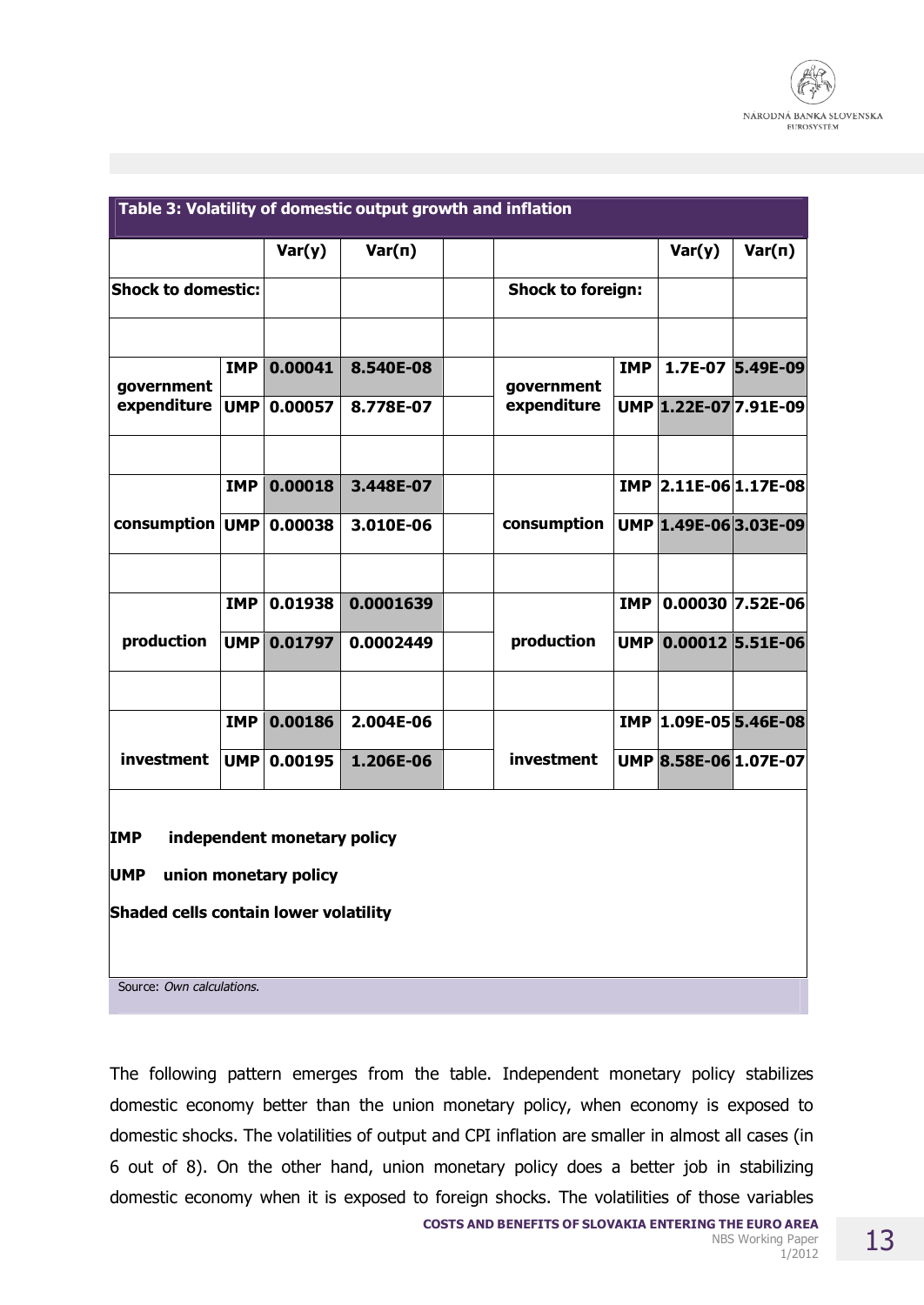are smaller in 6 cases out of 8. Thus the cost of loosing autonomous policy, though not quantified so far, tends to be higher when domestic shocks are more important than foreign ones, which seems to be the case for Slovak economy, according to 4.1.

## **4.3 WELFARE ANALYSIS**

An important advantage of a model derived from household optimization, as the one that we have at hand, is the possibility to measure the consequences of alternative monetary policies by a utility-based welfare criterion, which is the main building block in its construction. The method that is most often used derives the loss function that represents the quadratic approximation to the level of expected utility of the representative household<sup>9</sup>. This loss function has the same form as in (1) but its components, namely weights and potential output, are well defined functions of the model's structural parameters. This approach, however, can be used only for a limited class of models; models that are not too complicated.

A recent advance in computational algorithms provides a numerical method that can be used for more complicated models. Utility function is approximated to the second or higher order<sup>10</sup> and welfare measure  $W_t$  – the infinite sum of discounted utilities defined by

$$
W_t = E_t \sum_{\tau=t}^{\infty} \beta^{\tau-t} U\left(c_t, h_t\right) \tag{2}
$$

is added to the state space. This direct observation of the variable *W<sup>t</sup>* enables us to compare welfare effects of various shocks the model is subject to.

Now we expose the model to individual shocks, domestic and foreign, and track down welfare changes under the two alternative monetary policies. In table 4 we report welfare changes $^{11}$  caused by domestic and foreign temporary shocks.

-

<sup>&</sup>lt;sup>9</sup> An extensive treatment of this subject can be found in Woodford, 2003

 $10$ Most software packages designed for handling DSGE modeling, including Dynare that we have used, are equipped with this capability

 $11$  Values in the table represent the total welfare gain (or loss) that domestic households obtain until economy stabilizes.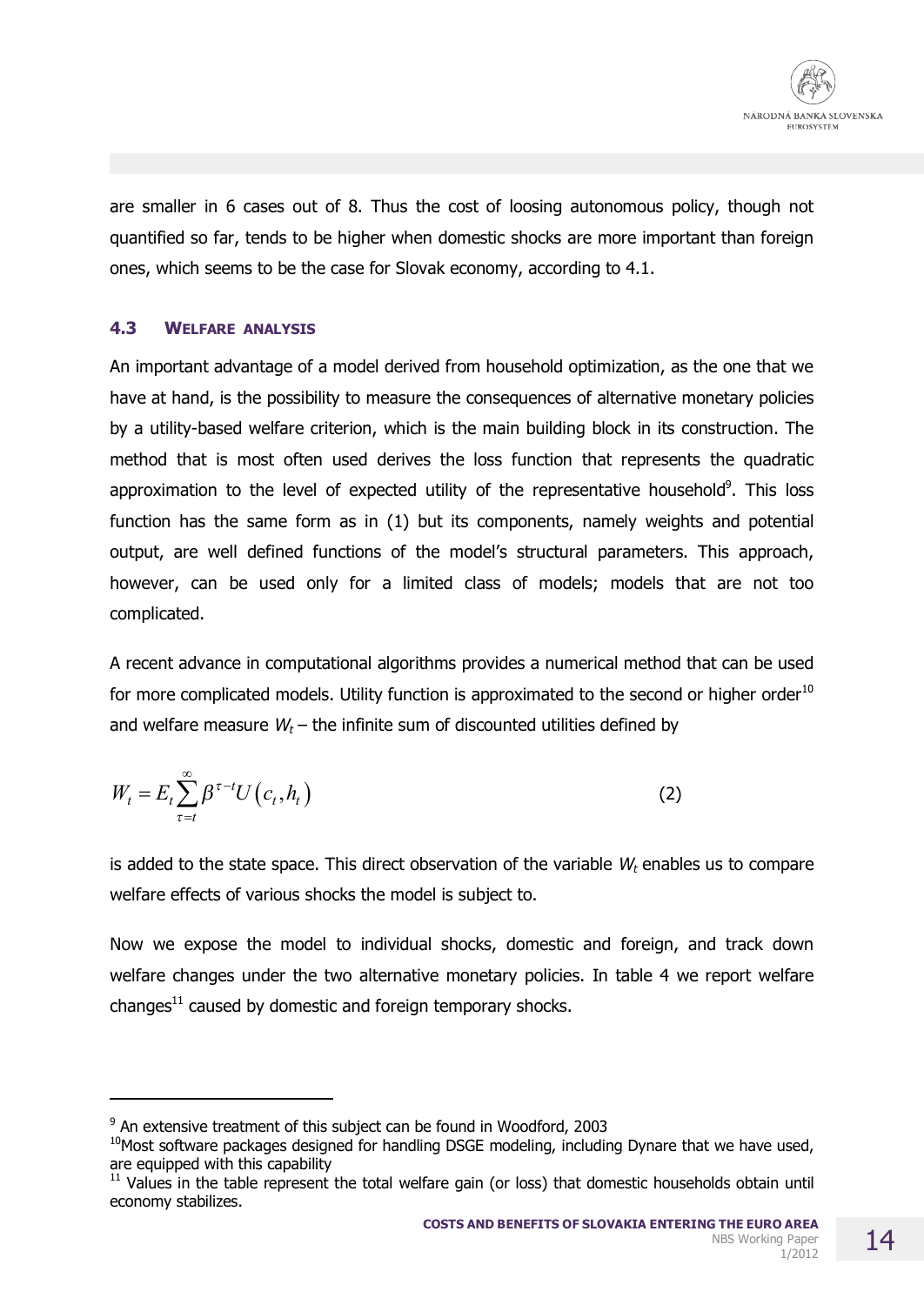

| Table 4: Welfare changes to domestic and foreign shocks |            |                   |                       |            |                   |  |  |  |
|---------------------------------------------------------|------------|-------------------|-----------------------|------------|-------------------|--|--|--|
|                                                         |            | <b>SK_welfare</b> |                       |            | <b>SK_welfare</b> |  |  |  |
| <b>Domestic shocks</b>                                  |            | change            | <b>Foreign shocks</b> |            | change            |  |  |  |
|                                                         |            |                   |                       |            |                   |  |  |  |
| government                                              | <b>IMP</b> | $-0.02216$        | government            | <b>IMP</b> | $-0.00327$        |  |  |  |
| expenditure                                             | <b>UMP</b> | $-0.02503$        | expenditure           | <b>UMP</b> | $-0.00273$        |  |  |  |
|                                                         |            | 0.007163          |                       | <b>IMP</b> | $-0.00925$        |  |  |  |
|                                                         | <b>IMP</b> |                   |                       |            |                   |  |  |  |
| consumption                                             | <b>UMP</b> | 0.00073           | consumption           | <b>UMP</b> | $-0.00887$        |  |  |  |
|                                                         |            |                   |                       |            |                   |  |  |  |
|                                                         | <b>IMP</b> | 0.104013          |                       | <b>IMP</b> | 0.020115          |  |  |  |
| production                                              | <b>UMP</b> | 0.103276          | production            | <b>UMP</b> | 0.026729          |  |  |  |
|                                                         |            |                   |                       |            |                   |  |  |  |
|                                                         | <b>IMP</b> | 0.026788          |                       | <b>IMP</b> | $-0.00393$        |  |  |  |
| investment                                              | <b>UMP</b> | 0.025494          | investment            | <b>UMP</b> | $-0.00235$        |  |  |  |
|                                                         |            |                   |                       |            |                   |  |  |  |
|                                                         |            |                   | asymmetric            | <b>IMP</b> | $-0.00543$        |  |  |  |
|                                                         |            |                   | technology            | <b>UMP</b> | 0.013004          |  |  |  |
| independent monetary policy<br><b>IMP</b>               |            |                   |                       |            |                   |  |  |  |
| <b>UMP</b><br>union monetary policy                     |            |                   |                       |            |                   |  |  |  |
| Shaded cell contains better welfare outcome             |            |                   |                       |            |                   |  |  |  |
| Source: Own calculations.                               |            |                   |                       |            |                   |  |  |  |

For instance, when the model is exposed to domestic consumption shock the household welfare improves by 0.007 units under the independent monetary policy regime and by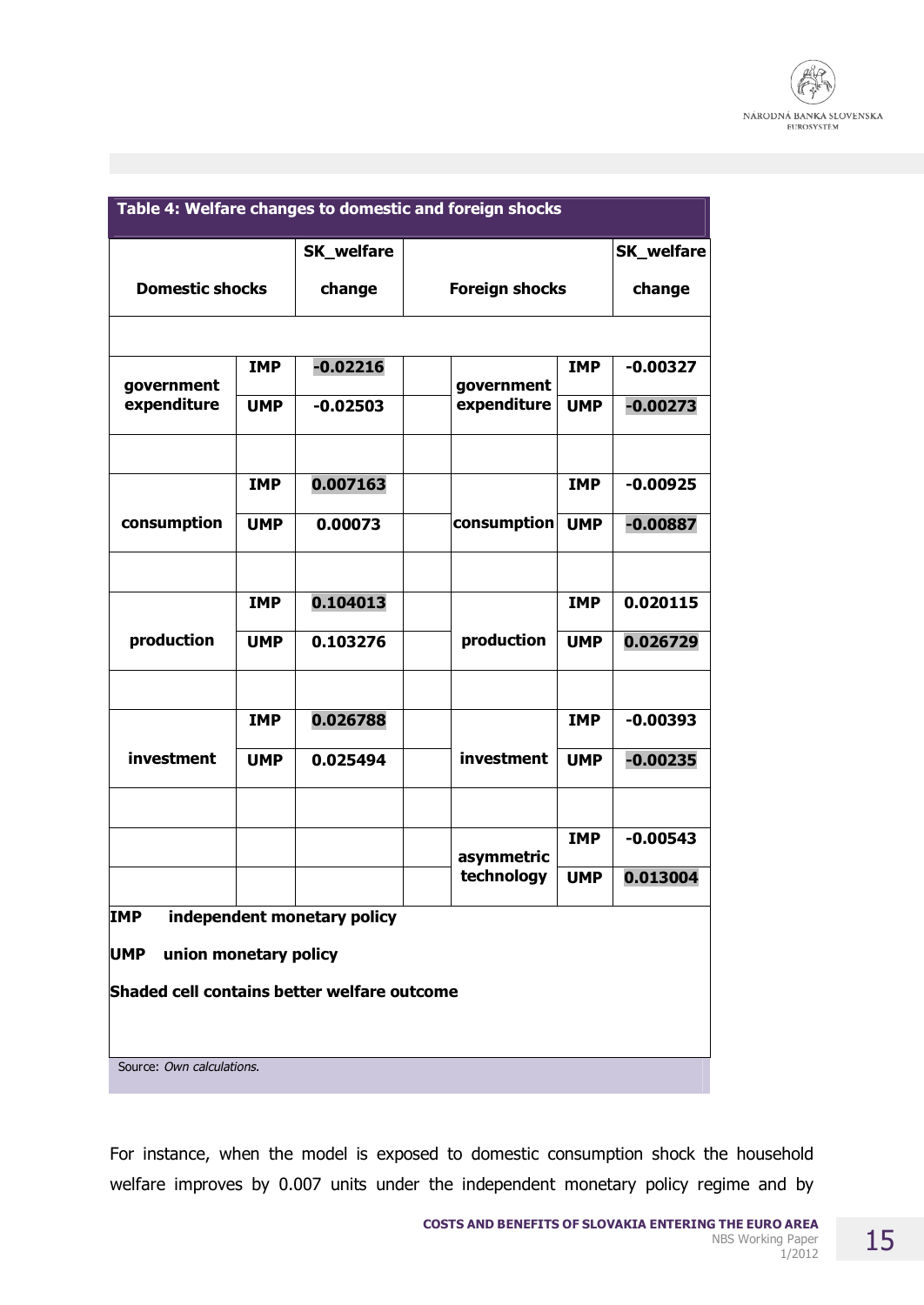

0.0007 units under the union regime. Thus households are better off in the independent MP regime, when subject to domestic consumption shock.

In table 4 we see the pattern that we have already observed in table 3 that is, that domestic households fare better under the independent monetary policy regime, when economy is hit by domestic shocks. On the contrary, when economy is subject to foreign shocks union, the monetary policy secures better welfare outcome for domestic households.

We can conclude that independent monetary policy does better job in stabilizing domestic economy when this economy is hit by domestic shocks. According to the model, the cost of loosing autonomous monetary policy can be quantified by a welfare measure, and is not very high. Union monetary policy, on the other hand, stabilizes domestic economy more efficiently and provides welfare gains<sup>12</sup> for domestic households, when it reacts to foreign shocks.

## **4.4 COUNTERFACTUAL MONETARY POLICY SHOCKS**

 $\overline{a}$ 

With the help of the estimated model, the cost of monetary policy loss can be examined by conducting the following hypothetical experiment. Let us assume that Slovakia had joined monetary union in January 1999 instead of 2009. To run this experiment we simulate the model, starting from the point Slovak economy was in January 1999, by feeding it with historical exogenous shocks that have been extracted from the real data, with one notable exception. Domestic monetary shocks are replaced by such residuals that would cause the identical development of short term interest rates in both economies, i.e. how the Slovak economy would have developed if the interest rate had been set by ECB.

 $12$  In reality, this welfare gains can be higher than indicated in table 4 because foreign shocks might play bigger role in the volatility of the domestic indicators than is suggested in table 2. Similar study conducted by Hurnik et al. (2010) for the Czech economy indicates bigger role of foreign shocks.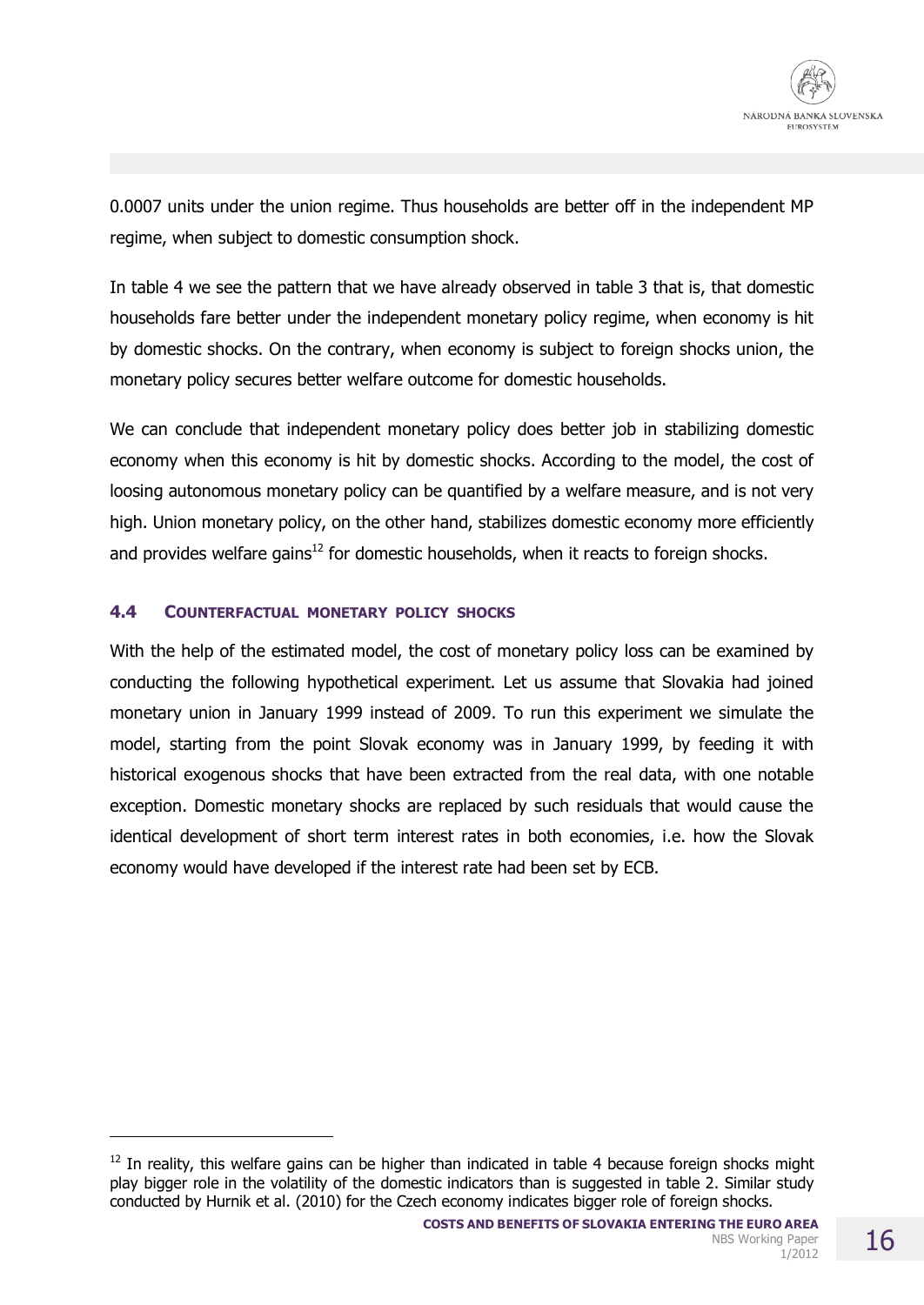



The blue line in figure 1 shows the actual short term interest rate set by the Slovak monetary authority and the red line depicts the interest rate set by the union, which is used in the counterfactual simulation. The volatility of the actual interest rate during the first 3 years is caused by the monetary policy responses to various structural changes the Slovak economy underwent during this period. As we see in figure 2, the monetary policy was quite successful in stabilizing the growth rate of domestic output (blue line). Had Slovakia joined the monetary union and adopted the union short term interest rate, the development of the growth rate of output in the first years would have been more volatile (red line). When Slovakia joined the European Union in 2004 and especially when pledged, in 2005, to adopt the common currency as soon as possible, Slovak economy started converging nominally and hence the short term interest rate set by the union became more appropriate than at the beginning of the period.

17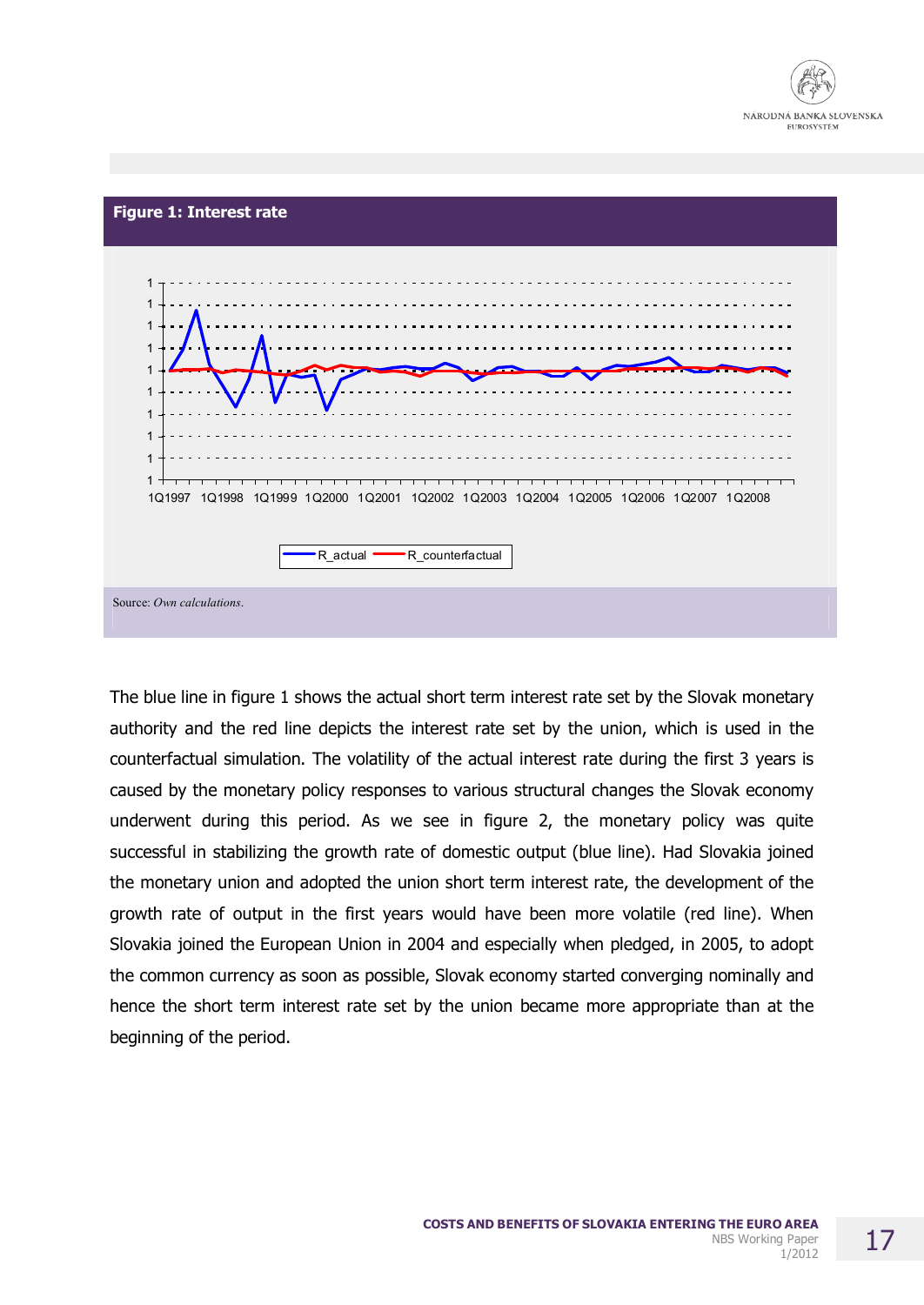



This counterfactual experiment supports the previous findings that the union interest rate has low stabilizing power on Slovak economy when exposed to domestic shocks, while it is reasonably effective otherwise.

## **5. CONCLUSION**

In this article, we have quantified some costs and benefits of the euro adoption in Slovakia. Overall benefit from trade represents 0.62% of lifetime steady state consumption, which is the sum of 0.7% gain produced by higher consumption due to lower import prices caused by lower transaction costs and 0.08% loss produced by higher volatility of fundamentals.

Loss of independent monetary policy results in higher volatility of domestic fundamentals when the economy is hit by domestic shocks and resulting cost is documented by a loss function approach, by counterfactual experiment and by welfare analysis, which also provides some quantitative estimates. This cost tends to be relatively small when compared to welfare gains from trade.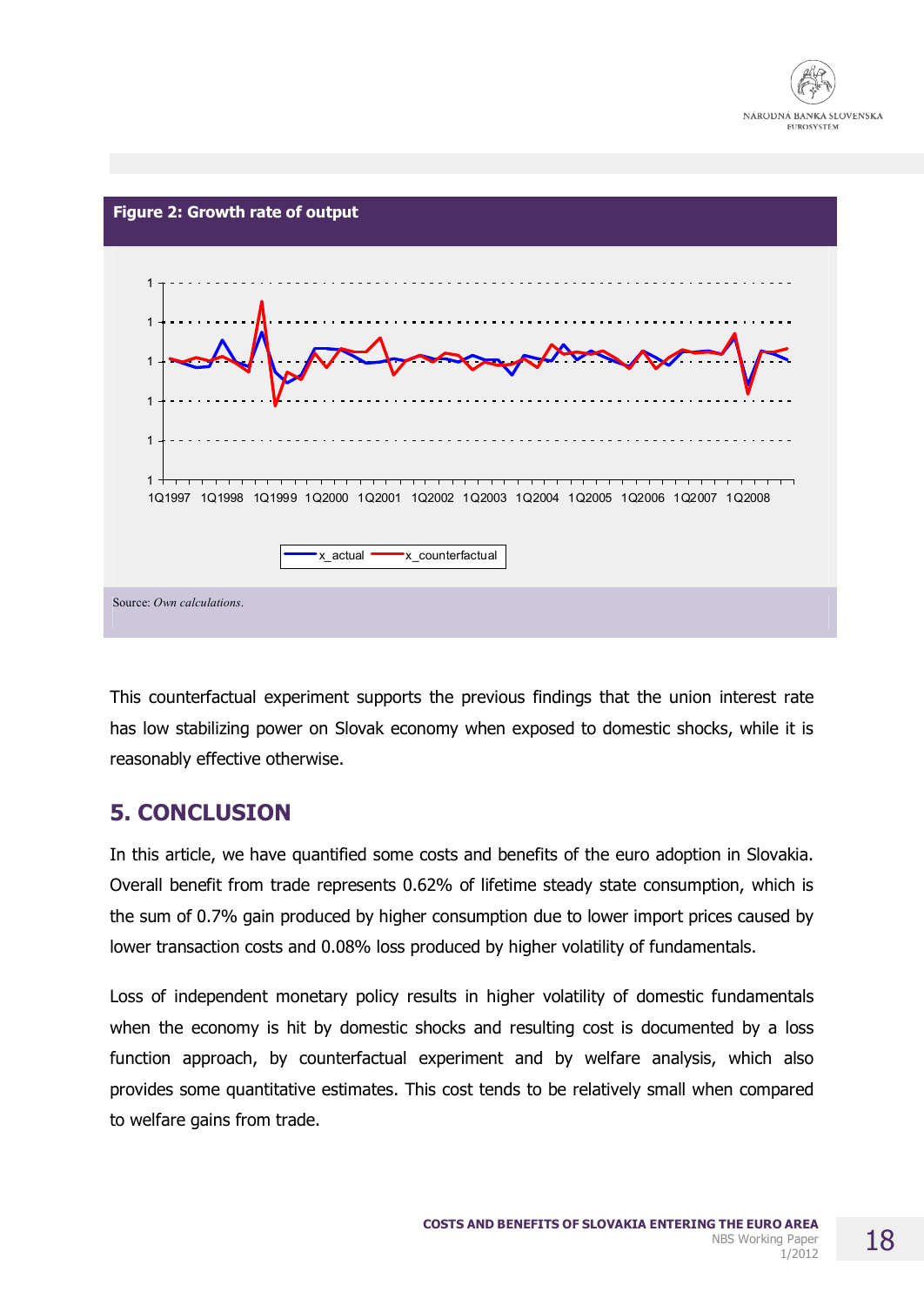

It would be very presumptuous to claim that it has been beneficial for Slovakia to join the monetary union, on the basis of this article's findings only. Joining a monetary union is a considerable undertaking for an economy, accompanied by deep structural changes, leading to expected, as well as unexpected outcomes, some of them beneficial, some of them costly and many of them even impossible to quantify.

In this article, only a small fraction of them have been analyzed and this analysis finds positive welfare gains by joining the monetary union.

## **REFERENCES**

Adolfson, M., Laséen, S., Lindé, J., Svensson, E.O.: Optimal Monetary Policy in an Operational Medium-sized DSGE Model, CEPR Discussion Paper, No. 6907, 2008

Anderson, E. A., van Wincoop, E.: Trade costs, Journal of Economic Literature, Vol. 42, No.3, p.691-751, 2004

Benigno, P.: Optimal Monetary Policy in a Currency Area, Journal of International Economics, Vol.63, 293-320, 2004

Clerc, L., Dellas, H., Loisel, O.: To be or not to be in monetary union: A synthesis, Journal of International Economics, Vol.83, 154-167, 2011

Hurnik, J., Tuma, Z., Vavra, D.: The Euro Adoption Debate Revisited: The Czech Case, Czech Journal of Economics and Finance, 60, No.3, 2010

Justiniano, A., Preston, B.: Can Structural Small Open Economy Models Account for the Influence of Foreign Shocks?, Journal of International Economics, 81(1), 2010

Lama, R. , Rabanal, P.: To Join or Not to Join. A Quantitative Evaluation on the Costs and Benefits of Entering the Euro Area, IMF mimeo, May, 2011

Senaj, M., Vyskrabka, M., Zeman, J.: **MUSE: Monetary Union and Slovak Economy model**, National Bank of Slovakia, Working paper No.1, 2010

Söderström, U.: Re-Evaluating Swedish Membership in EMU: Evidence from an Estimated Model, Sveriges Riksbank Working Paper Series, No. 227, 2008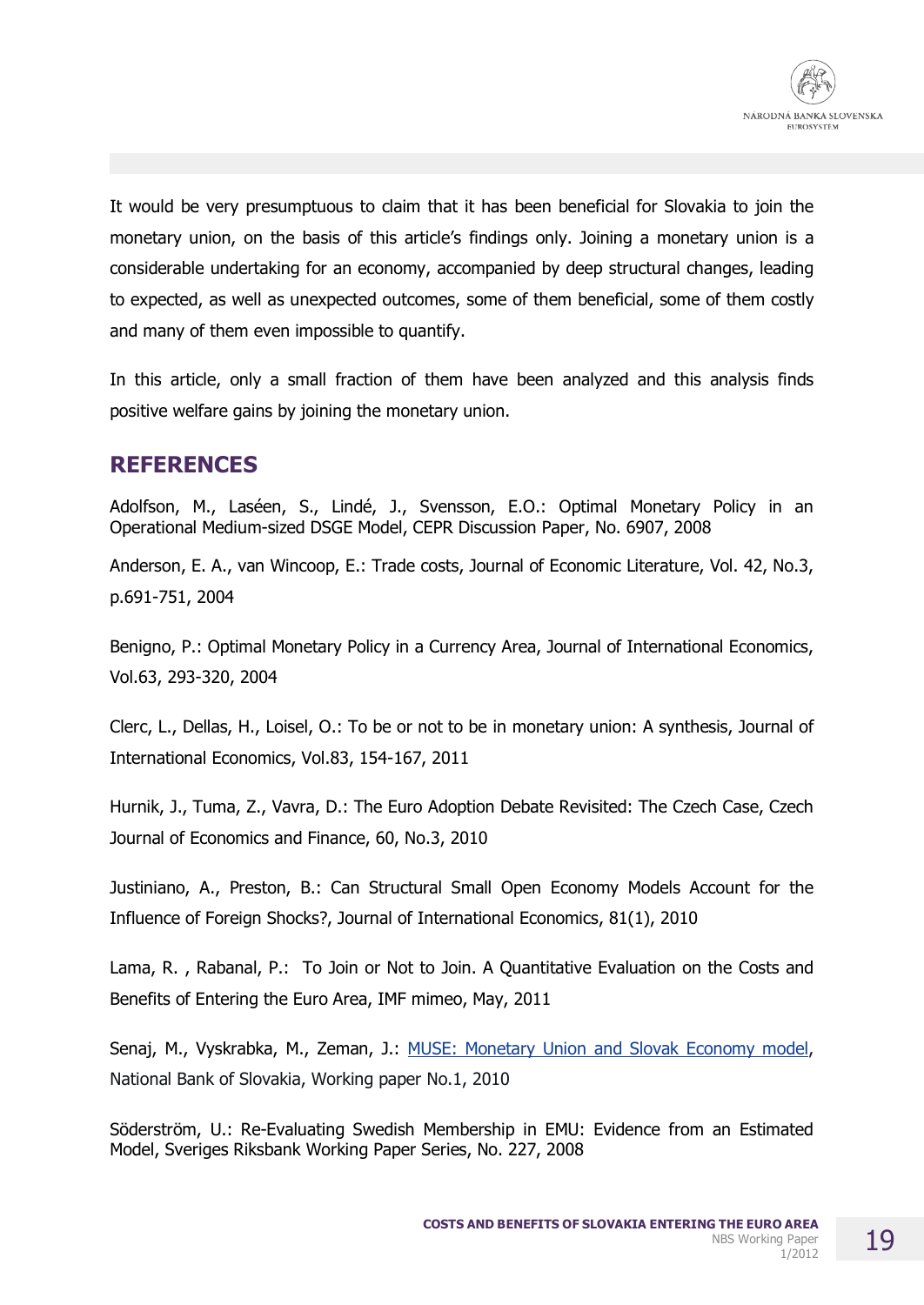

[http://www.riksbank.se/upload/Dokument\\_riksbank/Kat\\_foa/Oct\\_7\\_Soderstrom\\_Swe](http://www.riksbank.se/upload/Dokument_riksbank/Kat_foa/Oct_7_Soderstrom_Swe)-Euro.pdf

Svensson, L.: Inflation targeting: Some extensions, NBER Working paper, No.5962, 1997,

<http://www.nber.org/papers/w5962>

Woodford, M.: Interest and Prices, Foundations of a Theory of Monetary Policy, Princeton University Press, 2003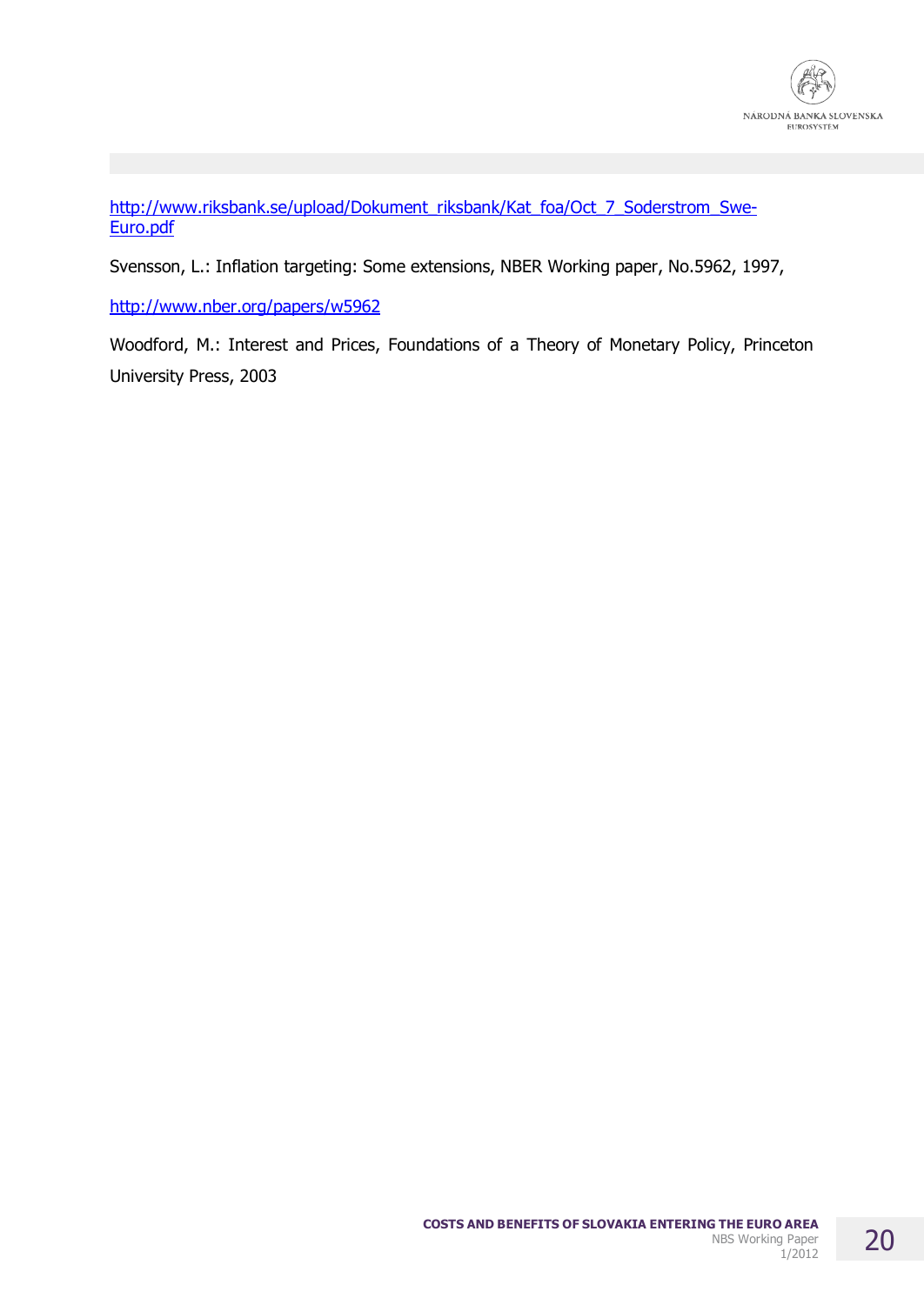

## **APPENDIX:**

### **THE MODEL**

As mentioned above, the economy consists of two countries: a home small economy (Slovakia) and a foreign large economy (rest of the euro area). The normalised population of the overall economy is 1 with the home population equal to n and the foreign population equal to 1-n.

All real variables are expressed in terms of quantity per capita. That is why equations containing a combination of home and foreign variables (e.g. market clearing condition) have to be properly adjusted. Foreign variables are denoted by an asterisk.

In the following paragraphs, we will describe the home economy. The foreign economy has an identical structure.

### **FIRMS**

### **FINAL GOODS FIRMS**

There are three different types of final goods firms that combine bundles of domestically produced intermediary goods with imported intermediary goods; the firms are differentiated according to the types of non-tradable final goods they produce: private consumption goods, investment goods, and the government goods. They operate in a perfectly competitive market.

The representative firm producing private consumption goods combines a bundle of domestic intermediary goods  $\ C_t^D$  and a bundle of imported intermediary goods  $\overline{M}_t^C$  with CES technology

$$
C_{t} = \left[ \omega_{c}^{\frac{1}{\mu_{c}}} \left( C_{t}^{D} \right)^{\frac{\mu_{c}-1}{\mu_{c}}} + (1 - \omega_{c})^{\frac{1}{\mu_{c}}} \left( M_{t}^{C} \right)^{\frac{\mu_{c}-1}{\mu_{c}}} \right]^{\frac{\mu_{c}}{\mu_{c}-1}}, \tag{1}
$$

where  $\mu_c$  denotes the elasticity of substitution between the domestic and imported intermediary goods and  $\omega_c$  is the share of domestic intermediary goods used in production.

The bundle  $\,C_t^D\,$  comprises goods produced by domestic intermediary firms  $\,i \in \llbracket 0,n \rrbracket\,$  while  ${M}_t^C$  comprises goods produced by foreign intermediary firms  $i^*\!\in\![n,1]$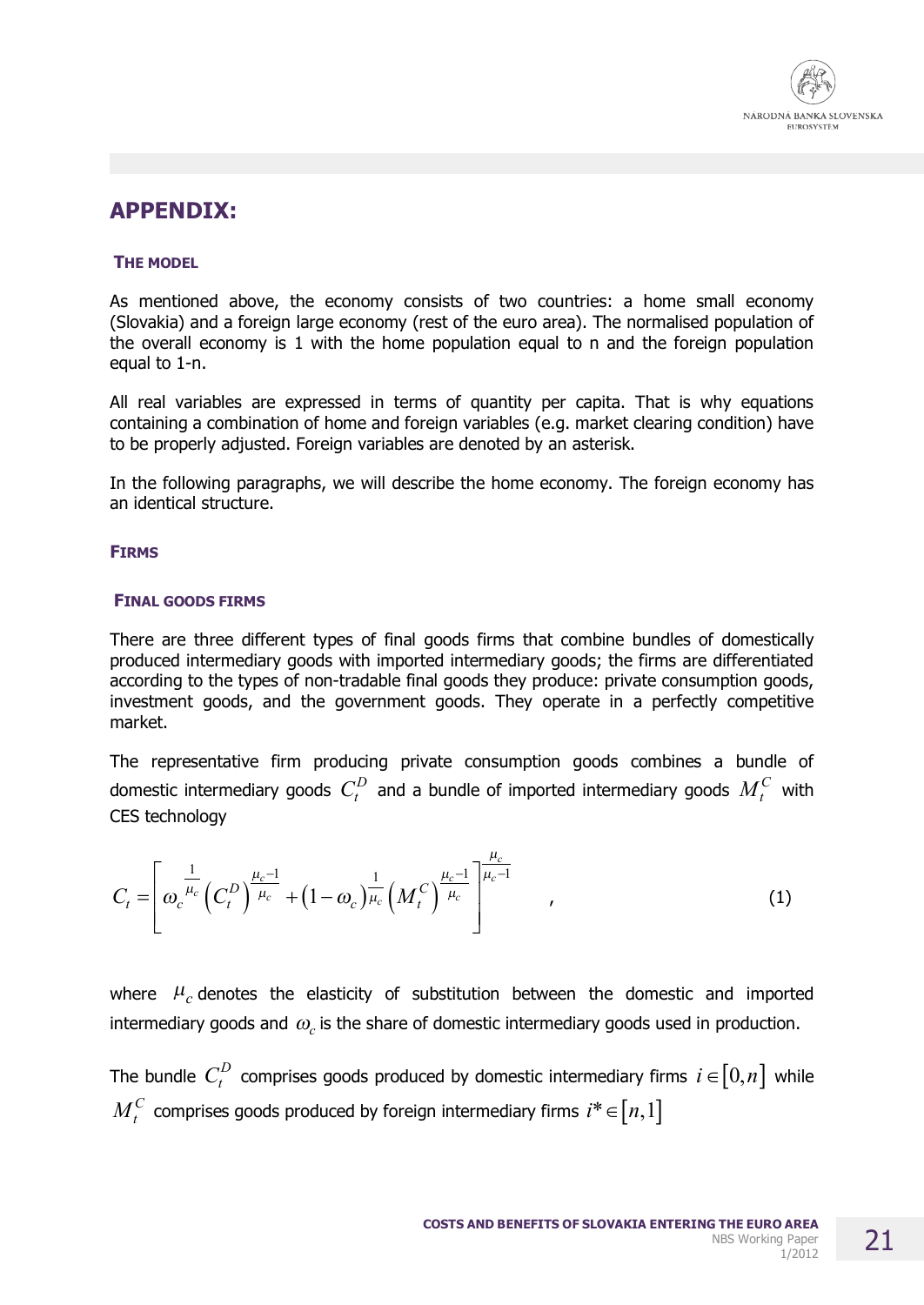

 $(3)$ 

$$
C_t^D = \left[ \left( \frac{1}{n} \right)^{\frac{1}{\sigma_d}} \int_0^n \left( C_t^D(i) \right)^{\frac{\sigma_d - 1}{\sigma_d}} di \right]^{\frac{\sigma_d}{\sigma_d - 1}}
$$
\n
$$
M_t^C = \left[ \left( \frac{1}{1 - n} \right)^{\frac{1}{\sigma_d}} \int_n^1 \left( M_t^C(i^*) \right)^{\frac{\sigma_d^* - 1}{\sigma_d}} di^* \right]^{\frac{\sigma_d^*}{\sigma_d - 1}}
$$
\n(3)

$$
\sigma_d
$$
,  $\sigma_d^*$  are elasticities of substitution between domestic and foreign intermediary goods, respectively.

Now given the composition of both bundles with prices  $P_t^D$  and  $P_t^{D*}$  respectively, firms combine these bundles in a way that minimises the total cost of production  $P_t^D C_t^D + P_t^{D*} M_t^C$  subject to aggregation (1). This yields the following demand functions for the intermediary goods and price index:

$$
C_t^D = \omega_c C_t \left(\frac{P_t^D}{P_t^C}\right)^{-\mu_c}
$$
 (8)

$$
M_t^C = (1 - \omega_c) C_t \left( \frac{P_t^{D^*} S_t}{P_t^C} \right)^{-\mu_c}
$$
\n(9)

where  $S_t$  is the nominal exchange rate expressed as an amount of home currency per unit of foreign currency  $(SKK/\epsilon)$ , and the unit price of consumption goods is:

$$
P_{t}^{C} = \left[\omega_{c}\left(P_{t}^{D}\right)^{1-\mu_{c}} + \left(1-\omega_{c}\right)\left(S_{t}P_{t}^{D^{*}}\right)^{1-\mu_{c}}\right]^{\frac{1}{1-\mu_{c}}}
$$
(10)

In the home economy, there are also representative firms producing investment goods  $I_t$ (by combining domestic bundle  $I_t^D$  with imported bundle  $M_t^I$ ) and government goods  $G_t$ (produced solely out of domestic intermediary goods), and there are similar firms in the foreign economy.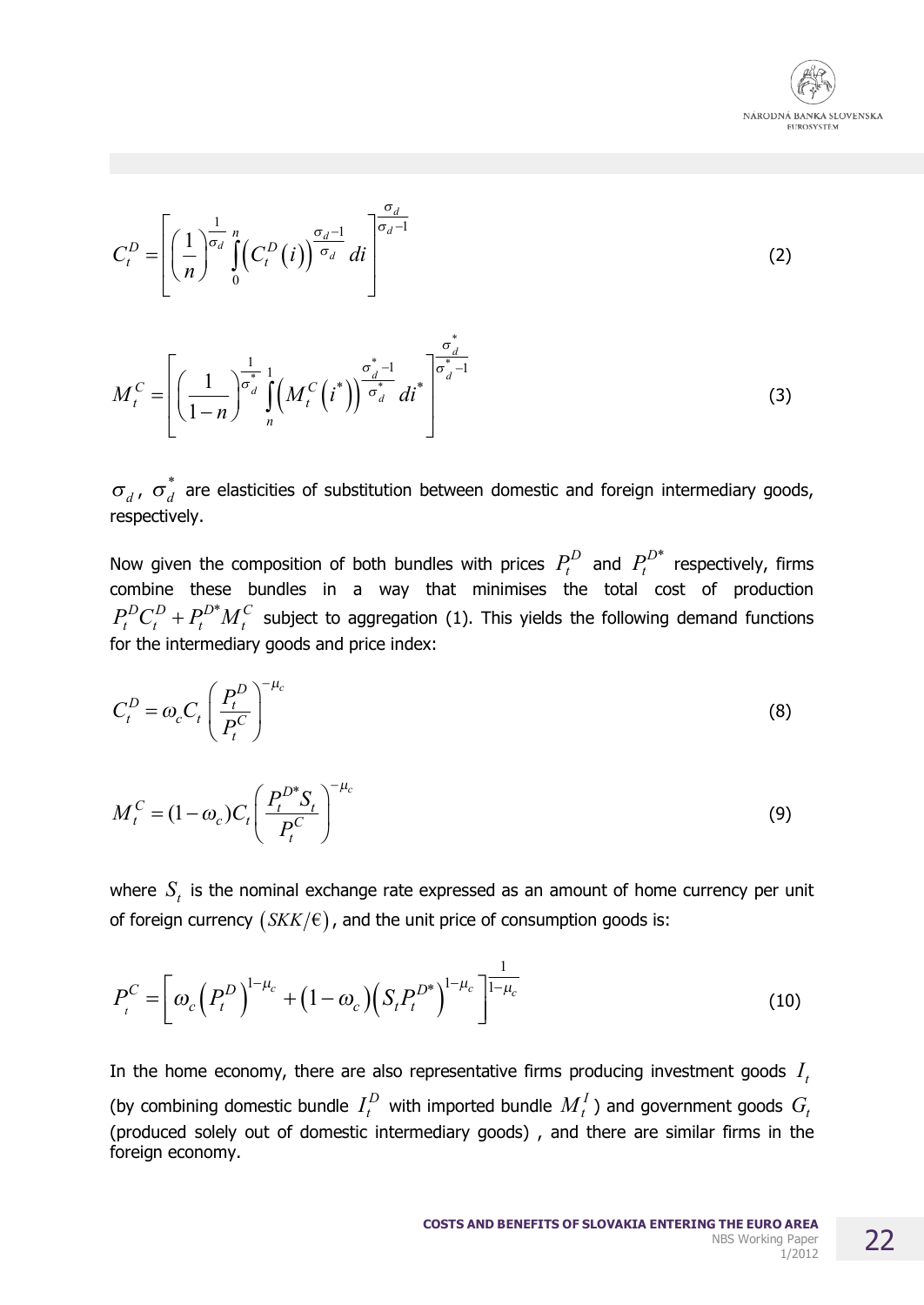## **INTERMEDIATE GOODS FIRMS**

There is a continuum of domestic intermediate goods firms indexed by  $i \in [0, n]$ , each producing differentiated goods in a monopolistically competitive market. Firm *i* rents capital  $u_t K_{_t} (i)$  from households and hires a bundle of differentiated labour services  $H_{_t} (i)$  to produce differentiated goods  $X_t(i)$  with Cobb-Douglas production technology,

$$
X_{t}(i) = \varepsilon_{t}^{X}\left(A_{t}H_{t}(i)\right)^{\alpha}\left(u_{t}K_{t}(i)\right)^{1-\alpha}
$$
\n(11)

where  $u_t$  is the intensity of capital use, and bundle  $H_t(i)$  combines household-specific varieties of labour in a monopolistically competitive market,

$$
H_t(i) = \left[ \left( \frac{1}{n} \right)^{\frac{1}{\sigma_w}} \int_0^n \left( H_t(i,j) \right)^{\frac{\sigma_w - 1}{\sigma_w}} dj \right]^{\frac{\sigma_w}{\sigma_w - 1}}
$$
(12)

where  $\sigma_w$  is the elasticity of substitution between differentiated labour services,  $\varepsilon^X_t$  $\varepsilon_t^{\scriptscriptstyle A}$  is a transitory technology shock, while  $A_t$  is a unit root technology shock that permanently affects labour productivity. The growth rate  $\varepsilon_t^A$  $\varepsilon_t^A$  of  $A_t$  defined by 1  $A_t^A \equiv \frac{A_t}{A_t}$ *A*  $\varepsilon_t^{\text{}} \equiv \frac{1}{2} A$ -  $\equiv \frac{A_t}{4}$  is a stationary process,

$$
\varepsilon_t^A = (1 - \rho_A) g^A + \rho_A \varepsilon_{t-1}^A + u_t^A
$$
 (13)

where  $g^A$  is a steady-state labour productivity growth rate. It is assumed that all real variables inherited this growth rate.<sup>13</sup> It is also assumed that a similar labour productivity shock in foreign economy  $A_t^*$  is co-integrated with  $A_t$ . The shock  $\mathcal{E}_t^Z \equiv \frac{A_t}{A^*}$ *t A A*  $\varepsilon_t^Z \equiv \frac{A_t}{\sqrt{2\pi}}$  is then a transitory one, which measures the degree of asymmetry of the technological progress in both countries (Adolfson *et al*., 2007).

Given the rental rate of capital  $Z^{nom}_i$  and the aggregate wage index  $W^{nom}_i$ , firm *i* wants to minimise its total cost of production  $Z_{i}^{nom} u_{t} K_{t} (i) + W_{i}^{nom} H_{t} (i)$  subject to (11). Defining

 $\overline{a}$ 

 $13$  When solving the model all real variables are detrended.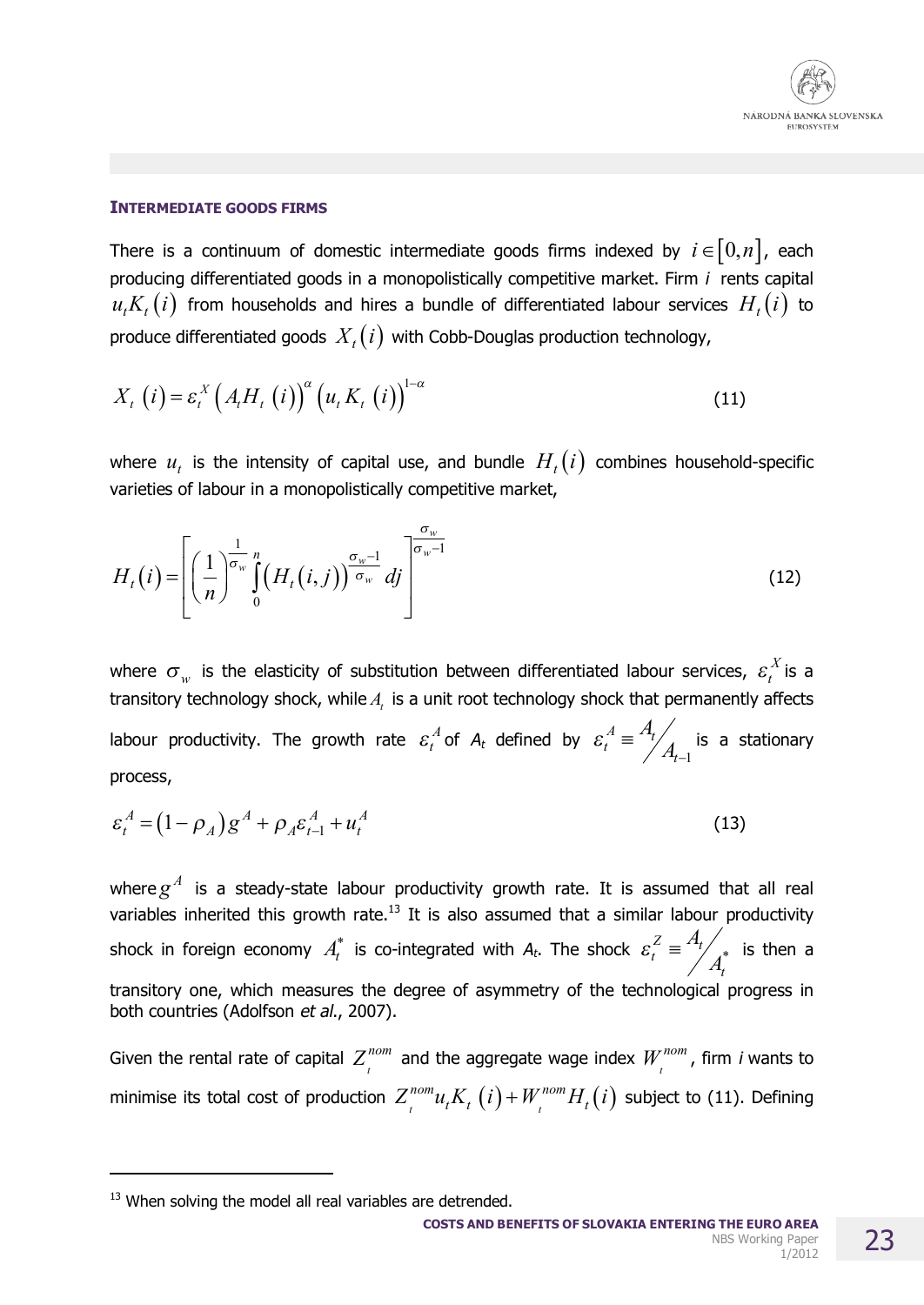

 $MC_t^{nom}\big(i\big)$  as a Lagrange multiplier associated with constraint (11), the first order conditions with respect to  $\,K_{_t}(i)$  and  $H_{_t}(i)$  lead to the following equations:

$$
H_t(i) = \frac{\alpha}{1-\alpha} \frac{Z_t^{nom} u_t K_t(i)}{W_t^{nom}}
$$
\n(14)

$$
MC_t^{nom}(i) = \frac{1}{\varepsilon_t^X} \left( \frac{W_t^{nom}}{\alpha A_t} \right)^{\alpha} \left( \frac{Z_t^{nom}}{1 - \alpha} \right)^{(1 - \alpha)}
$$
(15)

Note that the right-hand side of (15) is independent of index *i,* meaning that all firms have the same marginal cost.

As firm *i* uses a bundle  $H_{_t}(i)$  of differentiated labour services it has to decide how to optimally allocate it among household specific types *j*. Firm *i* wants to minimise labour cost

 $\int_{(i,j)} \int W_t^{nom}\big(j\big) H_{_t}\big(i,j\big)$ 0  $\min_{H_{t}(i,j)} \int W^{nom}_{t}\big(j\big)H^{}_{t}\big(i,$ *n*  $H_{t}(i,j)$   $\int\!\!\!\!\int W^{nom}_t(j) H_{t}\big(i,j\big) d j$  subject to (12), where  $W^{nom}_t(j)$  is a wage rate of  $j$ 

labour type set in a monopolistically competitive market. This leads to the following demand function:

$$
H_t(i,j) = \frac{1}{n} \left( \frac{W_t^{nom}(j)}{W_t^{nom}} \right)^{-\sigma_w} H_t(i)
$$
\n(16)

Combining (12) with (16) we get the following expression for the aggregate nominal wage index

$$
W_t^{nom} = \left[\frac{1}{n} \int_0^n W_t^{nom} (j)^{(1-\sigma_w)} dj\right]^{\frac{1}{1-\sigma_w}}
$$
\n(17)

#### **PRICE SETTING**

Because intermediate firms produce differentiated goods in a monopolistically competitive market they have the market power in setting their prices. Intermediate goods are tradable and we assume that there is no price discrimination between these goods being sold domestically and abroad. Hence LOOP holds for each type of goods.

In order to accommodate inflation persistency observed in real data, we introduce sluggish price adjustment á la Calvo (Calvo, 1983). Let  $P_t^D\!\left( i \right)$  be a price of intermediate goods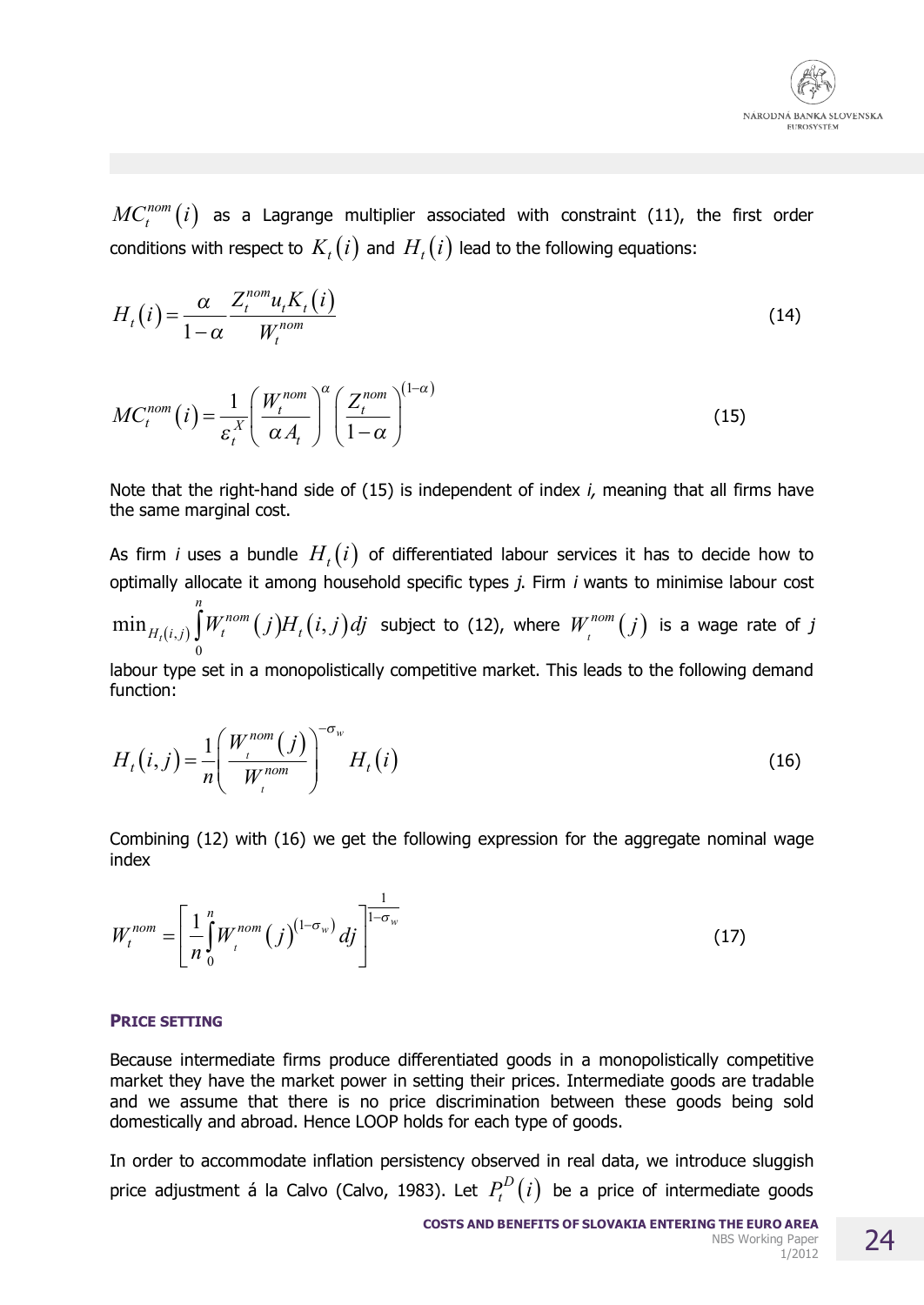

produced by firm *i*. In each period, a fraction  $(1-\tau_d)$  of randomly chosen firms is allowed to set their price to optimal value  $P_t^{D,o}(i)$  while the remaining fraction  $\tau_d$  of firms indexes their price to a combination of the inflation target and previous-period inflation,

$$
P_t^D(i) = P_{t-1}^D(i) \left( \Pi_{t-1}^C \right)^{\gamma_d} \left( \overline{\Pi}^C \right)^{(1-\gamma_d)},
$$
\n(18)

where  $\Pi_t^C = \frac{P_t^C}{P_{t-1}^C}$  is the gross inflation rate and  $\overline{\Pi}^C$  is the gross steady-state inflation

rate.

Firms set the same optimal price  $P_t^{D,o}$  in period t keeping in mind that they may not be able to re-optimise in future. Thus firms select such price that maximises the present value of all future expected real profits achieved in periods when this price is just indexed but cannot be re-optimised. Such behaviour of firms leads to the following evolution of the aggregate price index  $P_t^D$ :

$$
P_t^D = \left[ \tau_d \left( \left( \overline{\Pi^C} \right)^{(1-\gamma_p)} \left( \Pi_{t-1}^C \right)^{\gamma_p} P_{t-1}^D \right)^{1-\sigma_d} + (1-\tau_d) \left( P_t^{D,o} \right)^{1-\sigma_d} \right]^{-1-\sigma_d}
$$
(21)

## **HOUSEHOLDS**

There is a continuum of domestic households which, indexed<sup>14</sup> by  $j \in [0,n]$ ,<sup>15</sup> obtain their utility from the level of consumption and from leisure. Each household *j* maximises its discounted lifetime utility at period t by choosing a level of real consumption  $C_i(j)$ , and real investment  $I_t(j)$  that increases existing capital stock  $K_t(j)$ , the rate of capital utilisation  $u_t(j)$ , next period domestic bond holdings  $B_{t+1}(j)$ <sup>16</sup> and hours worked  $H_t(j)$ . Because each household provides differentiated labour, it has a market power in setting its wage  $W_t(j)$  in a monopolistically competitive market.

The utility function has the following form:

**COSTS AND BENEFITS OF SLOVAKIA ENTERING THE EURO AREA** 

<sup>&</sup>lt;sup>14</sup> Indexation indicates household differentiation in terms of the unique labour each household provides to the firms.

<sup>&</sup>lt;sup>15</sup> The index of foreign households obtains values from [n, 1].

<sup>&</sup>lt;sup>16</sup> In fact, the assumption of complete securities markets makes the existence of bonds redundant.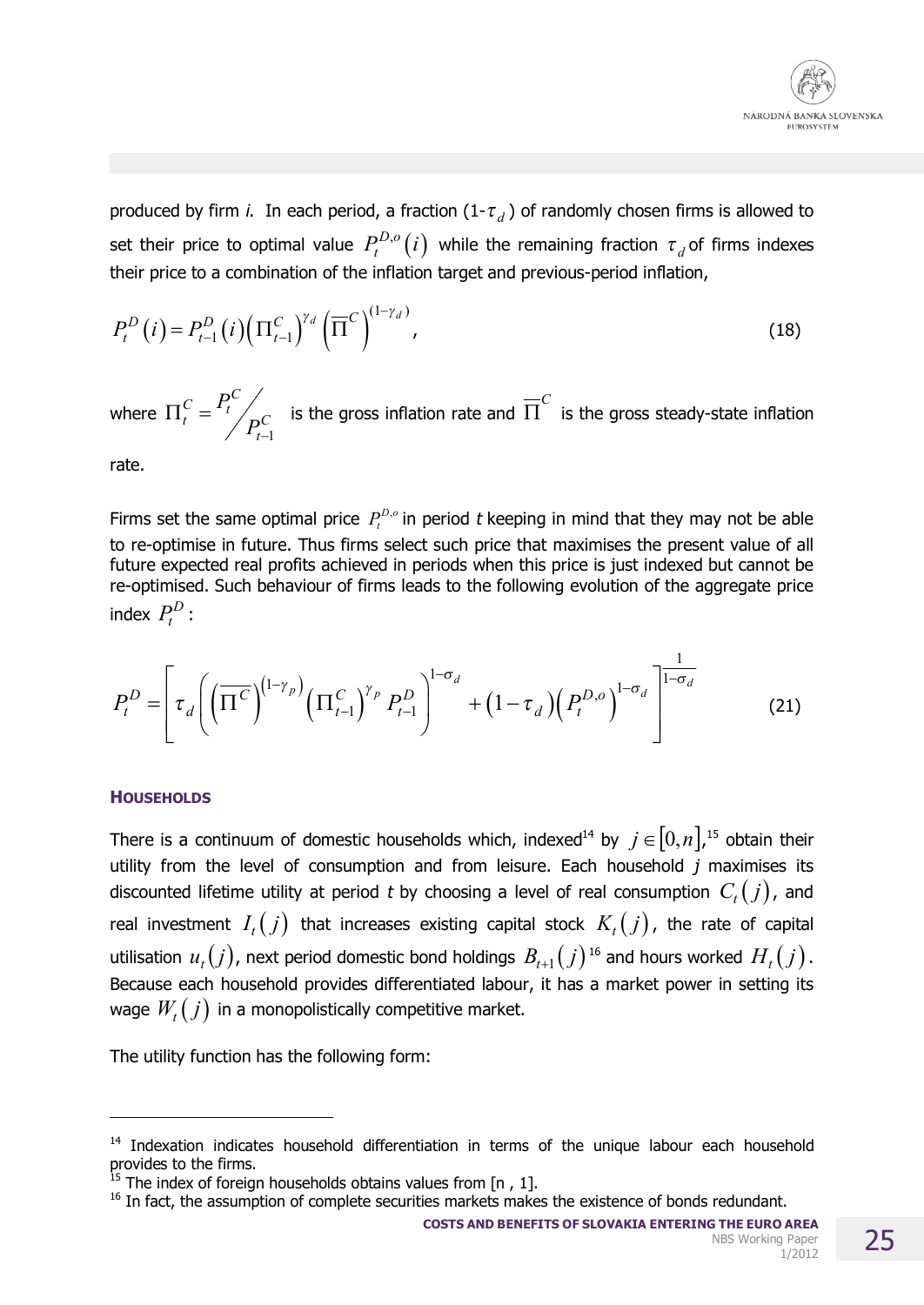

$$
U_j = E_0 \sum_{t=0}^{\infty} \beta^t \left( \varepsilon_t^C \log \left( C_t(j) - hab \cdot C_{t-1} \right) - \frac{\left( H_t(j) \right)^{1+\nu}}{1+\nu} \right) \tag{22}
$$

where  $\beta$  is the discount factor,  $v$  is the inverse of elasticity of labour supply and  $\varepsilon_t^c$  is an exogenous consumption preference shock. *Hab* is a parameter of external habit formation (Abel 1990). It means that utility depends positively on the difference between contemporaneous consumption and lagged aggregate consumption. This rigidity is introduced to the model in order to improve the persistency of responses of various variables to shocks.

In optimising expression (22), household *j* faces the following budget constraint:

$$
P_t^C C_t(j) + P_t^I I_t(j) + \frac{B_{t+1}(j)}{R_t} + TAX_t(j) \le
$$
  
\n
$$
W_t^{nom}(j) H_t(j) + \left[ Z_t^{nom} u_t(j) - \Gamma^u(u_t(j)) P_t^I \right] K_t(j) + B_t(j) + d_t(j) + TR_t(j)
$$
  
\n(23)

where  $P_t^C$  and  $P_t^I$  are the prices of a unit of consumption and the investment goods respectively,  $\mathcal{W}^{nom}_t(j)$  is the nominal wage rate of household *j,*  $Z^{nom}_t$  is the rental rate of effective capital rented to firms,  $\Gamma^{u}\bigl(u_{_{t}}(j)\bigr)$  is the cost, in units of investment goods, of setting the utilisation rate to  $u_t(j)$ ,  $d_t(j)$  are dividends paid by firms,  $TR_t(j)$  are transfers from government, and  $\mathit{TAX}_t(j)$  are taxes paid by household  $j.$  Thus the left-hand side of the inequality (23) represents household *j* expenditure and the right-hand side its income.

We follow (Christiano, et al, 2001) and assume that the cost of setting the capital utilisation rate to  $u_t(j)$  is given by

$$
\Gamma_t^u = \Gamma^u(u_t(j)) = \gamma_{u,1}(u_t(j) - 1) + \frac{\gamma_{u,2}}{2}(u_t(j) - 1)^2
$$
 (24)

The accumulation of physical capital owned by household *j* evolves according to:

$$
K_{t+1}(j) = (1-\delta)K_t(j) + \varepsilon_t^I \left(1 - \Gamma^I \left(\frac{I_t(j)}{I_{t-1}(j)}\right)\right) I_t(j)
$$
 (25)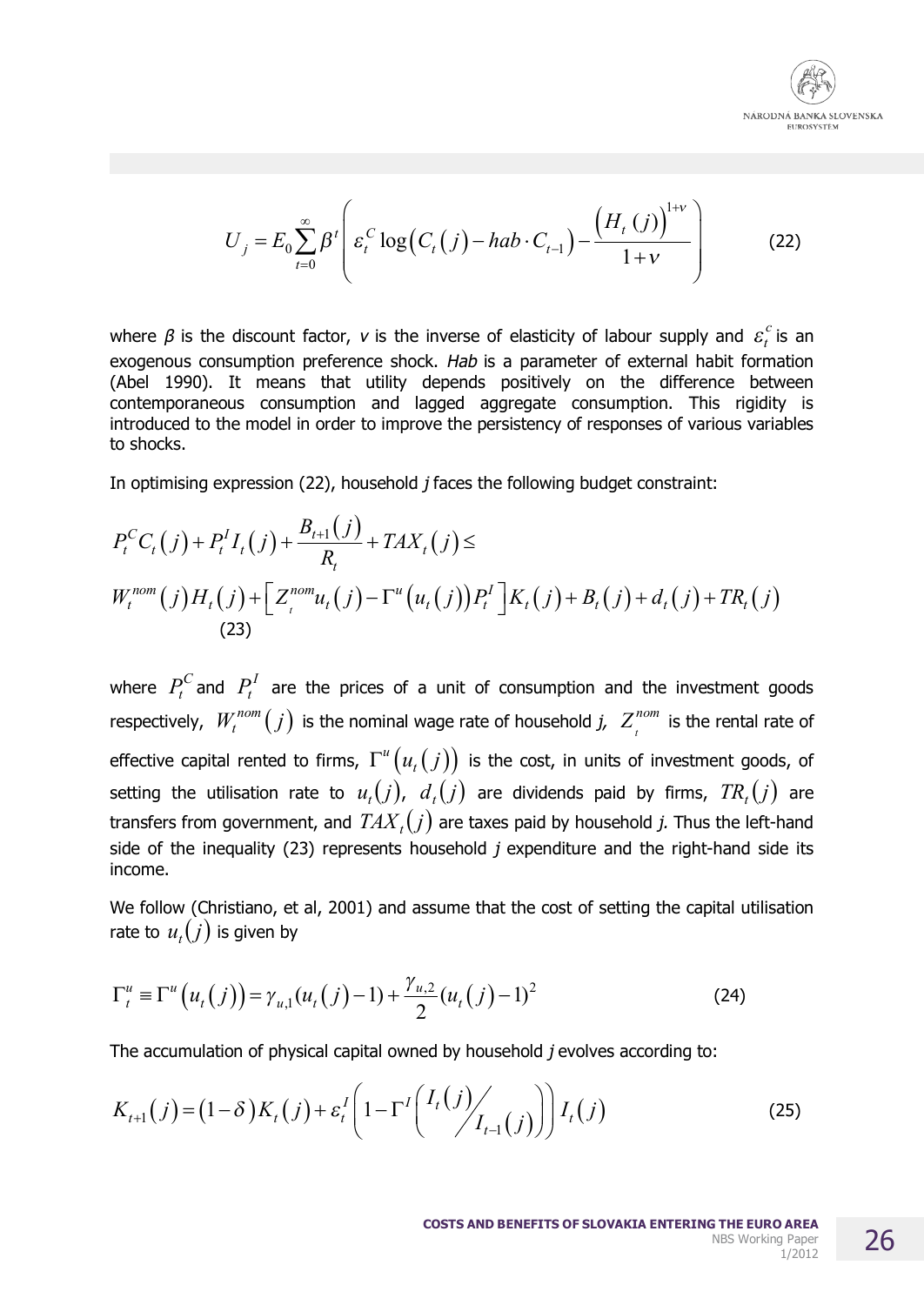

where  $\delta$  is the physical capital depreciation rate,  $\varepsilon_t^I$  is an investment specific technology shock and  $\Gamma^I$  is the adjustment cost (Christiano, et al, 2001) of converting investment into physical capital, which has the following form:

$$
\Gamma_t^I \equiv \Gamma^I \left( \frac{I_t(j)}{I_{t-1}(j)} \right) = \frac{\gamma_I}{2} \left( \frac{I_t}{I_{t-1}} - g^A \right)^2 \tag{26}
$$

with  $\gamma_I \ge 0$  and  $g^A$  denoting the trend growth rate of the technology process in the steady state. The positive adjustment cost gives the household an incentive to smooth investment.

The Lagrange multipliers associated with budget constraint (23) and capital law of motion (25) are, respectively,  $\lambda_{1,t}(j)$  and  $\lambda_{2,t}(j)$ . The first-order conditions for maximising the household's lifetime utility (22) with respect to  $C_i(j)$ ,  $B_{i+1}(j)$ ,  $K_{i+1}(j)$ ,  $u_i(j)$  and  $I_t(j)$  are the following Euler equations:

$$
\lambda_{1,t} = \varepsilon_t^C \left( P_t^C \left( C_t - hab \cdot C_{t-1} \right) \right)^{-1} \tag{27}
$$

$$
\lambda_{1,t} = \beta R_t \lambda_{1,t+1} \tag{28}
$$

$$
\lambda_{2t} P_t^I = \beta \Big[ \lambda_{1,t+1} u_{t+1} Z_{t+1}^{nom} - \lambda_{1,t+1} \Gamma_{t+1}^u P_{t+1}^I + (1 - \delta) \lambda_{2,t+1} P_{t+1}^I \Big] \tag{29}
$$

$$
Z_t^{nom} = (\gamma_{u,1} + \gamma_{u,2}(u_t - 1))P_t^I
$$
\n(30)

 $\sim$   $\sim$   $\sim$ 

$$
\lambda_{1,t} = \varepsilon_t^I \lambda_{2,t} \left[ 1 - \Gamma_t^I + \gamma_I \frac{I_t}{I_{t-1}} \left( \frac{I_t}{I_{t-1}} - g^A \right) \right] + \beta \varepsilon_{t+1}^I \lambda_{2,t+1} \left( \frac{I_{t+1}}{I_t} \right)^2 \pi_{t+1}^I \gamma_I \left( \frac{I_{t+1}}{I_t} - g^A \right)
$$

 $(31)$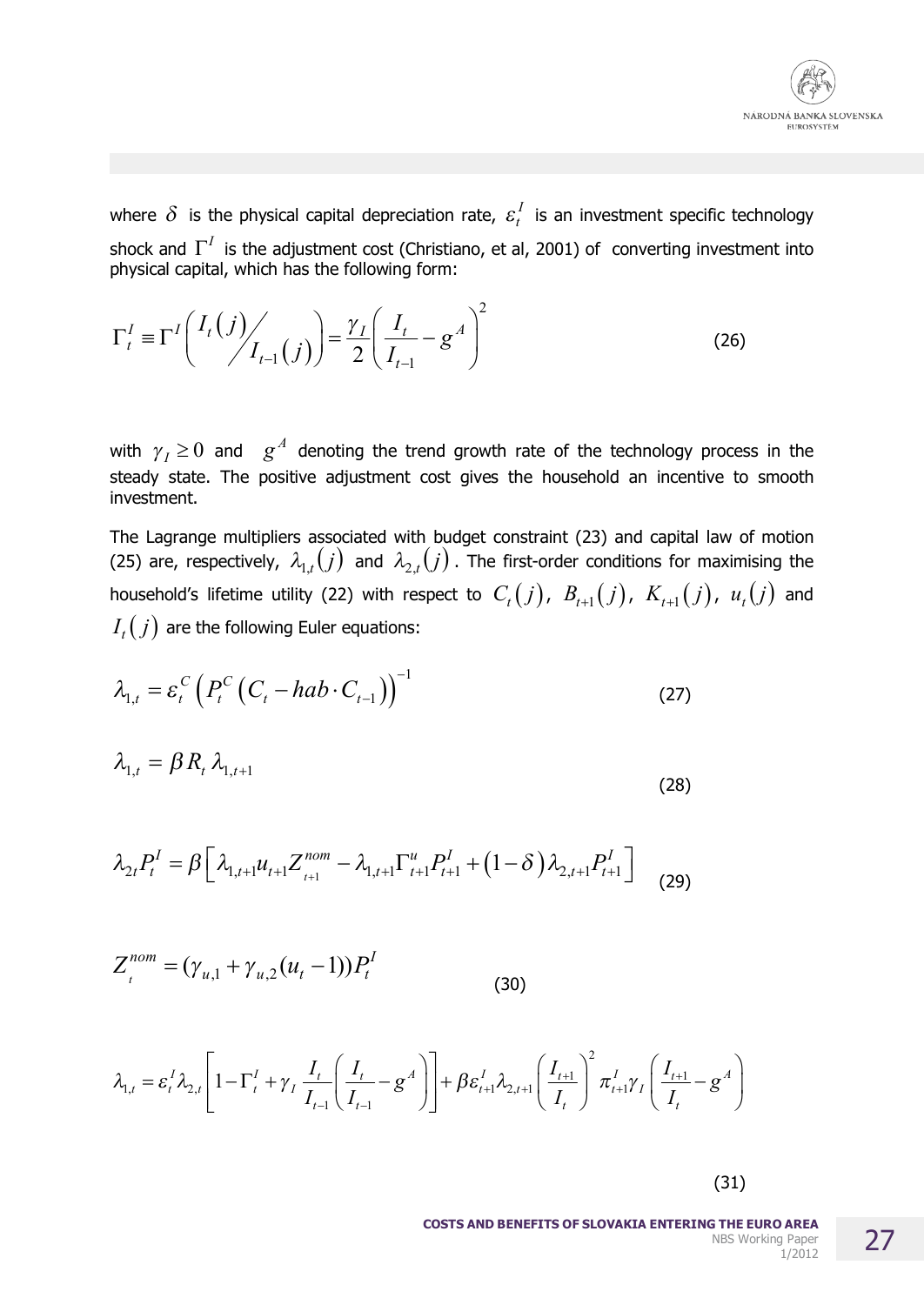

Since all households make identical decisions in equilibrium, the index  $j$  in the equations  $(27)-(31)$  has been dropped.

Household j supplies differentiated labour  $H_i(j)$  in a monopolistically competitive market i.e. it has a certain market power in setting its wage. It can negotiate a mark-up on labour cost. In order to emulate the wage adjustment rigidity that takes place in the real economy we introduce staggered wage setting á la Calvo (1983). A randomly chosen fraction  $1 - \tau_w$ of households can reset their nominal contracts at period t, while wages of the remaining  $\tau_w$ of households are adjusted to inflation according to the following indexation scheme:

$$
W_t^{nom}(j) = \Pi_{t-1}^C W_{t-1}^{nom}(j)
$$
 (32)

Each household with permission to reset its wage at period t maximises its lifetime utility (22) subject to the following: budget constraint (23), demand for its differentiated labour (16) and the indexation scheme (18). This leads to the following expression for the aggregate real wage index  $W_t$ :

$$
W_{t} = \left[ (1 - \tau_{w}) \left( W_{t}^{o} \right)^{(1 - \sigma_{w})} + \tau_{w} \left( \frac{\prod_{t=1}^{C} W_{t-1}}{\prod_{t}^{C}} W_{t-1} \right)^{(1 - \sigma_{w})} \right]^{-1} \tag{34}
$$

#### **REAL EXCHANGE RATE AND THE TERMS OF TRADE**

Households in both countries buy domestic riskless bonds to insure against adverse shocks. We assume that these bonds are tradable without restriction between home and foreign households (financial markets are complete) and that there exists perfect risk-sharing across countries. Then, combining (27) with a similar equation in the foreign country (Chari et al, 1998), we can derive a relationship between the real exchange rate and the marginal utilities of consumption of the consumers in the two countries:

$$
\frac{S_{t}P_{t}^{C^{*}}}{P_{t}^{C}} \equiv S_{t}^{real} = \kappa \frac{\varepsilon_{t}^{C^{*}} U^{*}(C_{t}^{*})}{\varepsilon_{t}^{C} U^{*}(C_{t})} = \kappa \frac{\varepsilon_{t}^{C^{*}}(C_{t}^{*} - hab^{*} \cdot C_{t-1}^{*})}{\varepsilon_{t}^{C}(C_{t} - hab \cdot C_{t-1})^{-1}}
$$
(35)

Knowing the composition of consumption baskets  $(1)$  and  $(1^*)$  we can establish a relationship between the real exchange rate and the terms of trade  $T_t = \frac{S_t P_t^{D*}}{P_t^{D}}$  defined as

the price of foreign goods in terms of home goods: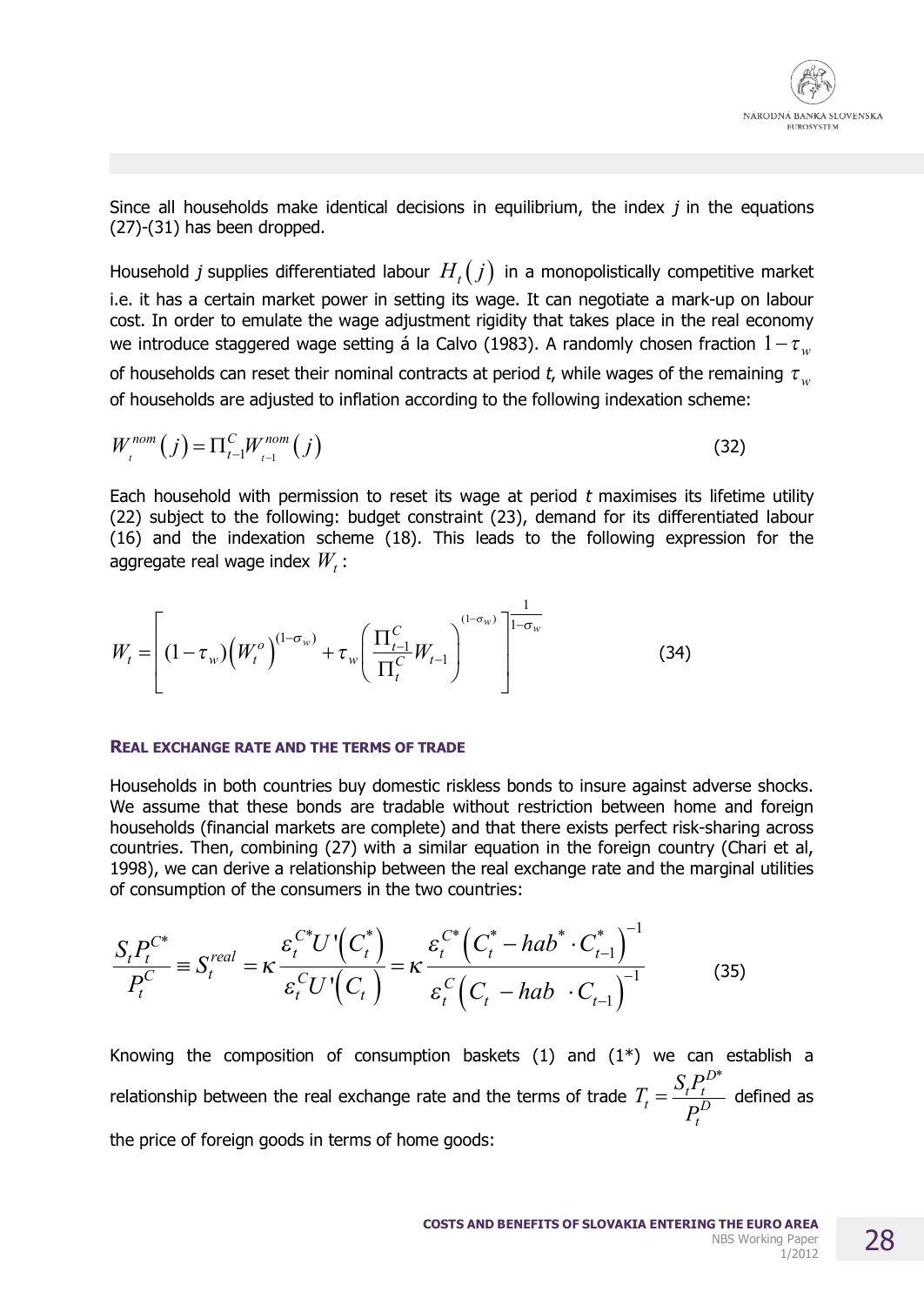

$$
S_t^{real} = \frac{\left(\omega_c^* T_t^{1-\mu_c^*} + \left(1 - \omega_c^*\right)\right)^{\frac{1}{1-\mu_c^*}}}{\left(\omega_c + \left(1 - \omega_c\right)T_t^{1-\mu_c}\right)^{\frac{1}{1-\mu_c}}}
$$
(36)

Due to different shares of domestic goods in the home and foreign consumption baskets and the potential difference between elasticities  $\mu_c$  and  $\mu^\ast_{\phantom{i}c}$ , the real exchange rate deviates from the purchasing power parity (PPP) rule (deviates from 1) even though the law of one price (LOOP) holds for intermediary goods.

#### **FISCAL AND MONETARY AUTHORITY**

The fiscal authority runs <sup>a</sup> balanced budget in each period. It collects lump-sum taxes *TAX<sup>t</sup>* and uses the tax revenue to purchase government goods  $G^{\vphantom{\dagger}}_t$  and to finance social transfers to households  $TR_{t}$  :

$$
P_t^D G_t + T R_t = T A X_t \tag{37}
$$

Government expenditure  $\, G_{t} \,$  is assumed to be an exogenous process that evolves according to

$$
G_{t} = \rho_{g} G_{t-1} + (1 - \rho_{g}) \overline{G} + u_{t}^{G}
$$

where  $\overline{G}$  is a constant fraction of total output at steady state.

In order to stabilise inflation and output in the domestic economy, the monetary authority adjusts the short-term nominal interest rate  $R_t$  in each period according to Taylor rule:

$$
R_t = \left(1 - \rho_R\right)\overline{R} + \rho_R R_{t-1} + \left(1 - \rho_R\right)\left[\phi_\pi \left(\frac{\Pi_t^C}{\Pi^C}\right) + \phi_x \left(\frac{X_t}{\overline{X}} - 1\right)\right] + u_t^R \tag{38}
$$

where  $R_t$  is the gross nominal interest rate  $\overline{R}$  ,  $\, \Pi^C \,$  and  $\, \overline{X}$  are steady state values of the respective variables, and  $u_t^R$  is an *i.i.d.* monetary policy shock.

The monetary authority in foreign country sets the nominal interest rate  $\overline{R}^*_t$  independently using a similar Taylor rule.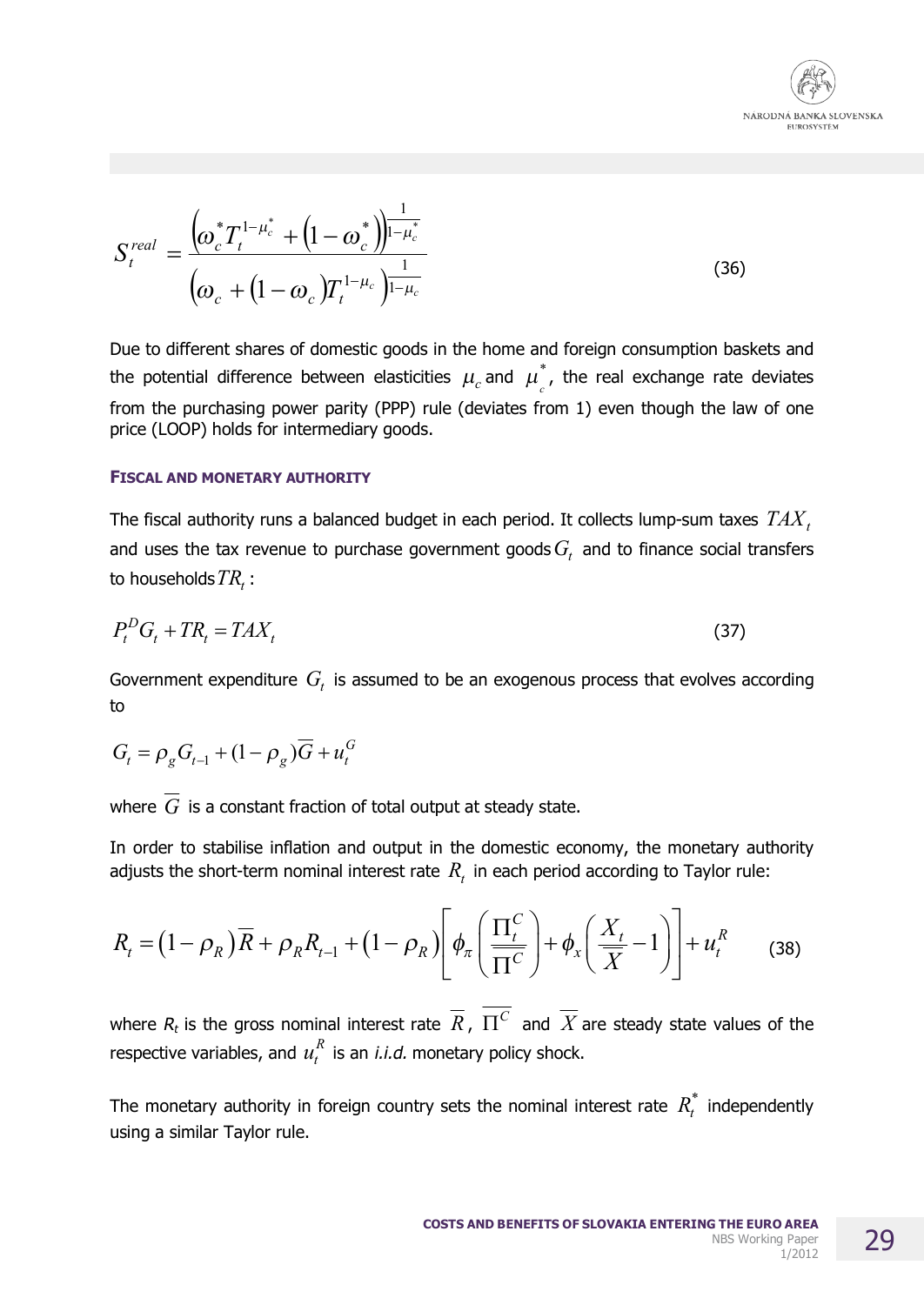

### **MARKET CLEARING CONDITIONS**

The aggregate output of home intermediary goods is:

$$
X_{t} = \int_{0}^{n} X_{t}(i)di = C_{t}^{D} + I_{t}^{D} + G_{t} + \frac{1-n}{n} \left( M_{t}^{C^{*}} + M_{t}^{I^{*}} \right)
$$
(39)

where  $M_t^{C^*}$  and  $M_t^{I^*}$  are exported bundles of home intermediary goods used for the production of foreign consumption and investment goods,<sup>17</sup> respectively.

The aggregate output of foreign intermediary goods is:

$$
X_t^* = \int_n^1 X_t^* (i^*) dt^* = C_t^{D^*} + I_t^{D^*} + G_t^* + \frac{n}{1-n} \Big( M_t^C + M_t^I \Big)
$$
(40)

#### **REGIME SWITCH**

So far, we have assumed that both countries have their own currencies, with  $S_t$  being the nominal exchange rate. Every equation derived in previous paragraphs (except (3.35) and (3.36)) has its asterisked counterpart valid in the foreign country. These equations form the model of an economy comprising two countries with autonomous monetary policies.

However, this model can be easily switched to a regime with a common currency, i.e. to a currency union. As the variable  $S_t$  can be eliminated from the model (using (3.35) and (3.36)), the regime switch does not require a change in the number of variables.

In a currency union there is one monetary authority that sets interest rate for both countries according to the following Taylor rule:

$$
R_t^{EMU} = \left(1 - \rho_R^{EMU}\right)\overline{R}^{EMU} + \rho_R^{EMU}R_{t-1}^{EMU} + \left(1 - \rho_R^{EMU}\right)\left[\phi_{\pi}^{EMU}\left(\frac{\Pi_t^{C,EMU}}{\Pi^{C,EMU}}\right) + \phi_{x}^{EMU}\left(\frac{X_t^{EMU}}{X^{EMU}} - 1\right)\right] + u_t^{R,EMU}
$$
(41)

where  $\Pi_t^{C,EMU}$  and  $X_t^{EMU}$  are euro area-wide weighted averages of inflation and output, respectively.

Hence two different Taylor rules (38) and (38)\* are replaced by rule (41).

<sup>&</sup>lt;sup>17</sup>  $X_t$  is expressed "per capita n", while  $X_t^*$  is expressed "per capita (1-n)". This is why there are balancing factors in (39) and (40).